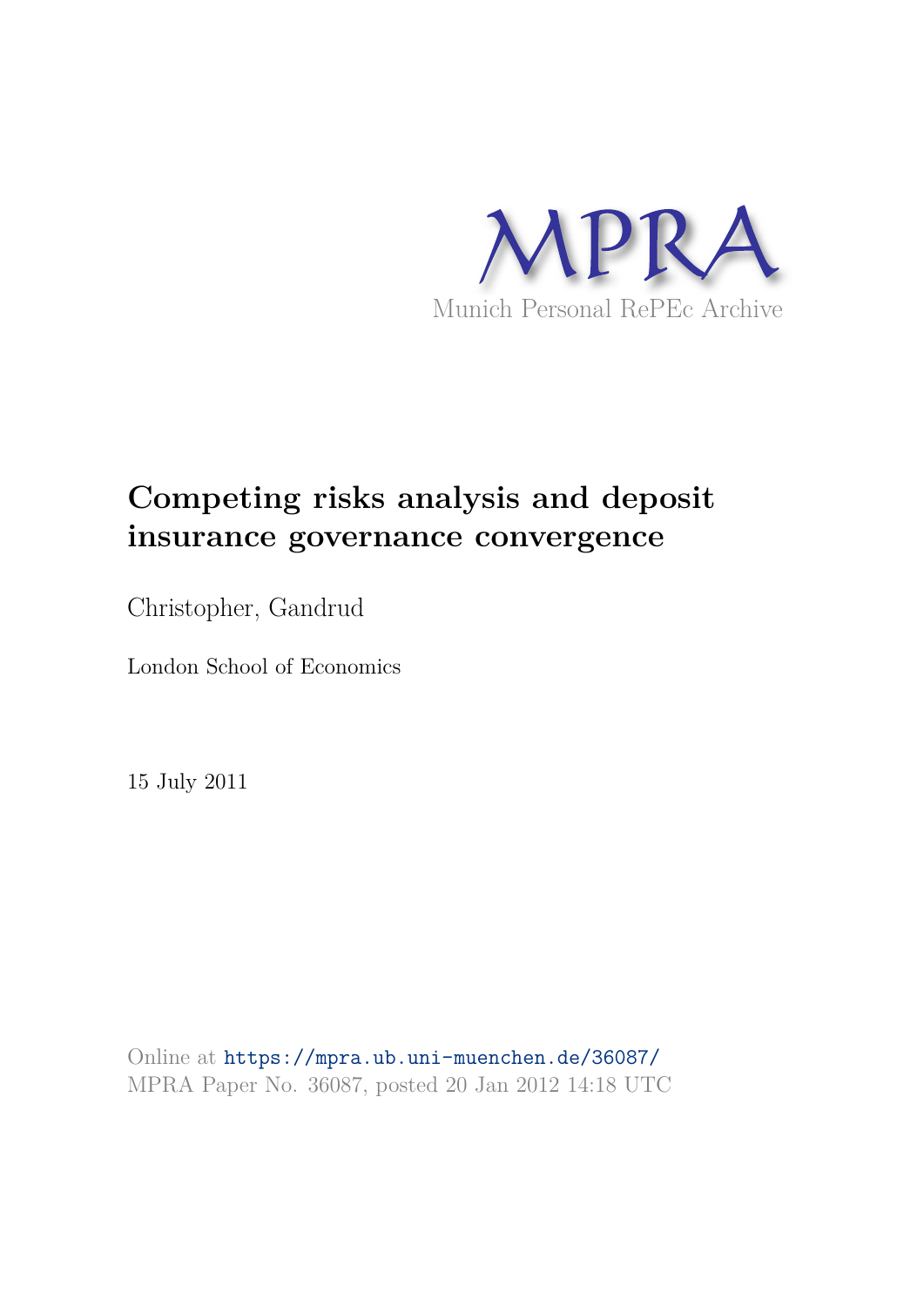# Competing Risks Analysis and Deposit Insurance Governance **Convergence**

Christopher Gandrud<sup>∗</sup>

December 4, 2011

#### Abstract

Working draft. Comments welcome.

Why do policies often seem to converge across countries at the same time? This question has been studied extensively in the diffusion literature. However, past research has not examined complex choice environments, especially where there are many alternatives. My paper aims to fill this gap in the literature. I show how Fine and Gray Competing Risks Event History Analysis can be used to tease apart the causes of policy convergence. I apply the method to an examination of the reasons why, from the mid-1990s to 2007, many countries created independent deposit insurers. I find an interaction between international recommendations and regional peers' choices, particularly in the European Union. However, convergence appears to slow under the particular conditions of a banking crisis, regardless of how well independence was promoted. Possibly due to electoral incentives democracies seem to have been more likely to create independent insurers. Ultimately, I demonstrate how competing risks analysis can help enable future research on policy choices, complementing methods previously applied in political economy.

## Keywords: international policy diffusion, competing risks analysis, delegation, banking crisis, IMF, deposit insurance

Why do policies often seem to converge across countries at the same time? Do the circumstances of individual countries just happen to incline policymakers to make the same choices? Or are countries concurrently

<sup>∗</sup>PhD candidate at The London School of Economics, Department of Government, Houghton Street, London WC2A 2AE, c.gandrud@lse.ac.uk. Thank you to the LSE PSPE seminar, Kristina Gandrud, Mark Hallerberg, Edward Kane, Jouni Kuha, Simon Hix, Charles Goodhardt, Cheryl Schonhardt-Bailey, and Kevin Young for your helpful comments. An earlier version of this paper was presented at the 2011 KPSA World Congress.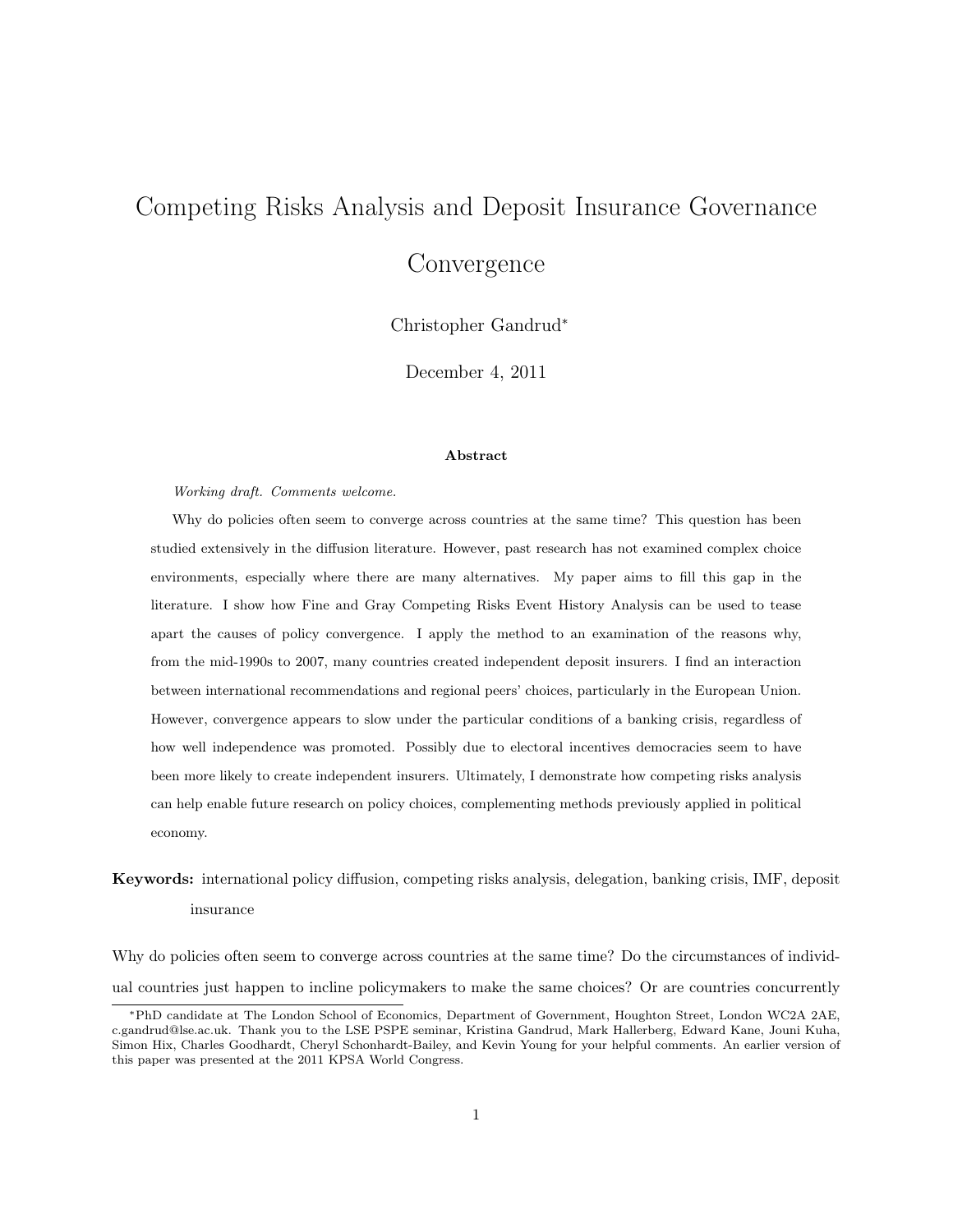influenced by common external experiences, such as trade relations, the involvement of international organisations, and so on? These questions have been addressed empirically many times before on a range of policies such as pensions (Brooks, 2005), stock exchanges (Weber, Davis and Lounsbury, 2009), bilateral trade agreements (Elkins, Guzman and Simmons, 2006), and regulatory independence (Gilardi, 2005). All of these studies have looked at 'either/or' policy choices made in isolation. But how can we determine the reasons for policy convergence when (a) there are multiple policy alternatives to choose from and (b) choices on different, but necessarily related issues are made simultaneously? The case of deposit insurance (DI) illustrates the difficulty of understanding policy convergence: deposit insurers can be run by at least three types of actors–the ministry of finance (MoF), the central bank (CB), or an independent agency.<sup>1</sup>

Considering that governance choices were a factor in many countries' initial decisions to adopt deposit insurance, how can we determine why countries nonetheless converged on independent governance beginning in the mid-1990s? This is an especially thorny issue since governance choices were almost always part of decisions to create deposit insurance for the first time. Such problems have not been addressed empirically in the political economy literature, especially diffusion research, though they plague any attempt to examine the causes of variations between new policies and institutions. In this paper I aim to push the methodological boundaries of current policy convergence research by examining DI governance choices.

The current boundaries are defined by the policy diffusion literature's event history analysis (EHA) "toolkit" (see Brooks, 2005, Elkins, Guzman and Simmons, 2006, Gilardi, 2005, Lee and Strang, 2006, Shipan and Volden, 2008, Strang and Tuma, 1993, Weber, Davis and Lounsbury, 2009). The toolkit is focused on single transitions, i.e. why a choice is made or not, and is particularly strong for examining effects in crosssectional time-series data (Box-Steffensmeier and Jones, 2004). Though successfully applied to many policy areas, some of which I cited above, it is inadequate when examining decisions that involve more than one mutually exclusive alternative, such as deposit insurance governance. Governance choices were also attached to decisions to create insurance in the first place. Given EHA's limitations, how can we identify the reasons for choosing a specific governance style from those influencing decisions to create deposit insurance in general?<sup>2</sup> Some initial work has tried to tackle situations with multiple choices made in isolation (see Brooks, 2007,

<sup>&</sup>lt;sup>1</sup>I treat central bank control as distinct from the other two. It shares characteristics with both independent and MoF control. Generically, it can be independent from political decision-makers, but also tends to be a well established institution with significant financial resources like the ministry of finance. I do not examine central bank controlled deposit insurance in detail. I only treat it as a competing risk (see below). Results from estimation models with central bank governance as the choice of interest are available from the me upon request.

<sup>2</sup>Other authors, particularly Demirgüç-Kunt, Kane and Laeven (2008), have looked at why countries create explicit deposit insurance, with any type of governance using Single Transition EHA. In this paper I corroborate many of their findings. They also examined the reasons that DI was administered "officially" or privately. Some of their results, crisis for example, don't directly match my findings. However, their coding of official administration differs significantly from mine.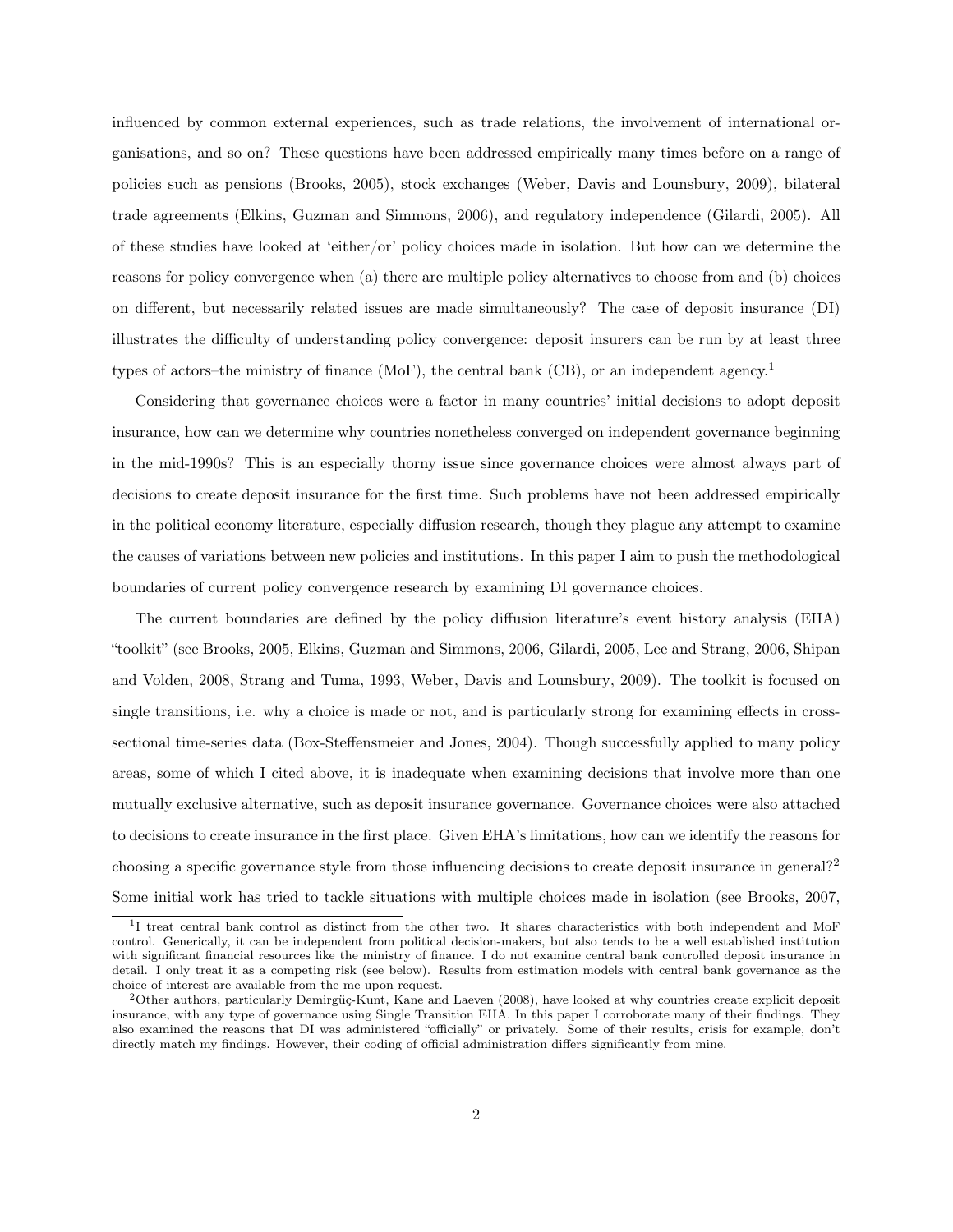Jones and Branton, 2005). In this paper I aim to expand the application of the EHA toolkit by showing how Fine and Gray (1999) Competing Risks Event History Analysis (FG-CREHA) can be used to examine complex choice environments. It is already widely used in epidemiology (see Pintilie, 2007, Bakoyannis and Touloumi, 2011) and is relatively easy to implement.<sup>3</sup>

In section 1 I show how from the mid-1990s countries converged on independent DI. I use a data set of 174 countries and territories from the 1930s to 2007.<sup>4</sup> In section 2 I lay out competing hypotheses for why countries adopted certain actors to run their first explicit insurers. The first set of hypotheses focuses on domestic factors and assumes policymakers had fairly solid information about what type of DI governance would achieve their goals. The second set assumes that decision-makers rely on information provided by international actors in the form of "best practice" recommendations. Section 3 discusses how FG-CREHA is preferable for examining these hypotheses. Finally, in section 4 I discuss the results. I find an interaction between international recommendations and regional peers' choices that influences a country's chances of creating an independent insurer, particularly in the European Union. However, convergence appears to slow under the particular conditions of a banking crisis, regardless of how well independence was promoted. Possibly due to electoral incentives democracies seem to have been more likely to create independent insurers. Ultimately, I demonstrate how competing risks analysis can help enable future research on policy choices, complementing methods previously applied in political economy.

## 1 Identifying a Potential Diffusion Process

For much of the 20th century deposit insurance as an explicit program was adopted intermittently. The adoption rate, however, has increased over the past 30 years. In this section I establish the fact that independent deposit insurance, separate from explicit DI in general, went from being an intermittently adopted governance type to being the dominant international trend. The finding indicates that diffusion processes may have played a significant role in causing individual countries to choose the same governance structure around the same time (see Simmons and Elkins, 2004). As such, the finding motivates me to focus on a diffusion approach for understanding DI governance choices.

The United States began one of the first national systems of explicit DI in the early 1930s (Grossman, 1992, 801). The system was operationally independent,<sup>5</sup> and from the 1930s to the 1980s it worked fairly

 ${}^{3}$ It can be implemented in Stata 11 or higher with the stcrreg command and R's timereg package.

 $4$ Due to covariate data availability I narrowed the sample to 70 countries observed between 1984 and the end of 2007 in the final analyses.

<sup>5</sup>Before the 1980s two organisations–the Federal Deposit Insurance Corporation (FDIC) and Federal Savings and Loan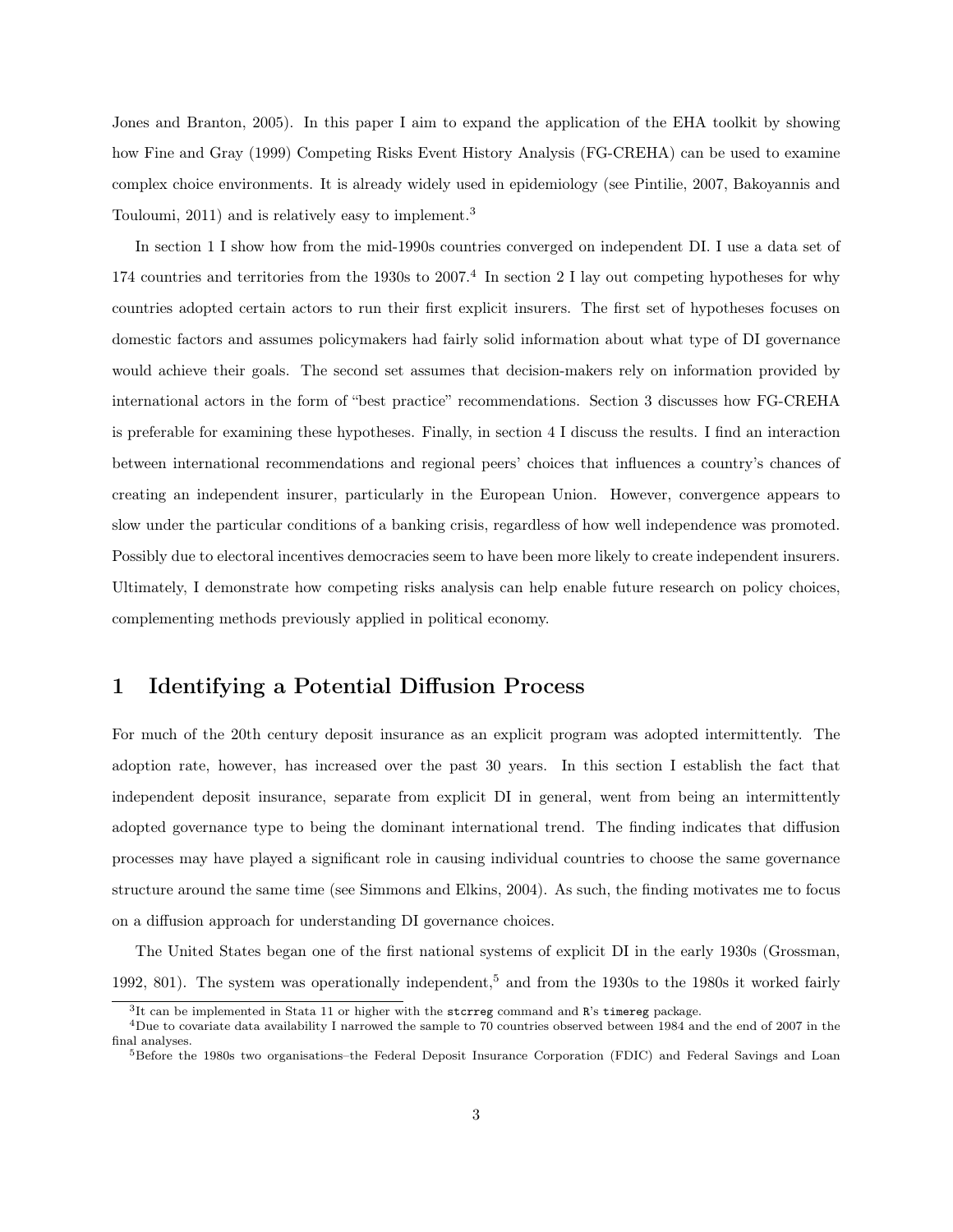

Figure 1: Prevalence of Explicit Deposit Insurance Governance Types in 174 Countries (1970-2007)

For a geographical visualisation of these trends over time see: http://christophergandrud.blogspot.com/2011\_04\_01\_archive.html. The full and constricted (see below) samples of countries and their respective DI governance-type from 1970 used in this paper are available at: http://dl.dropbox.com/u/12581470/DI\_Map/Deposit\_Insur\_2011%20copy.dta.

well. Though banks failed, no insured deposits were lost and there has never been a repeat of the 1930s bank runs (Grossman, 1992, 802). Despite this success, by the end of 1979 only 17 countries had DI (Demirgüç-Kunt, Karacaovali and Laeven, 2005). There was considerable variety in governance among this group. Two systems were operationally independent (those of the United States and Norway). A number of the countries, such as Lebanon in 1967 and the Netherlands in 1978, created DI run or controlled by the central bank. The Dominican Republic created ministry of finance-controlled DI in the early 1980s. From approximately 1980 until 2008 the prevalence of DI increased considerably, with each governance style's relative prevalence remaining proportionally constant. However, from the mid-1990s the proportion of countries with independent DI began to increase substantially, while the other types' relative prevalence remained constant (see Figure 1).<sup>6</sup>

It is important at this point to make a quick note about data. Between 1980 and the 2008/09 financial

Insurance Corporation (FSLIC)–insured deposits. The latter was dismantled in 1989. The organisations were governed by independent boards comprised of members from both major political parties who were appointed by the President with approval of the Senate

<sup>6</sup>Data is based on a sample of program descriptions in 166 countries by Demirgüç-Kunt, Karacaovali and Laeven (2005). The author coded the programs, expanded the sample to 174 countries, and extended it through 2007 using relevant national organisations' websites.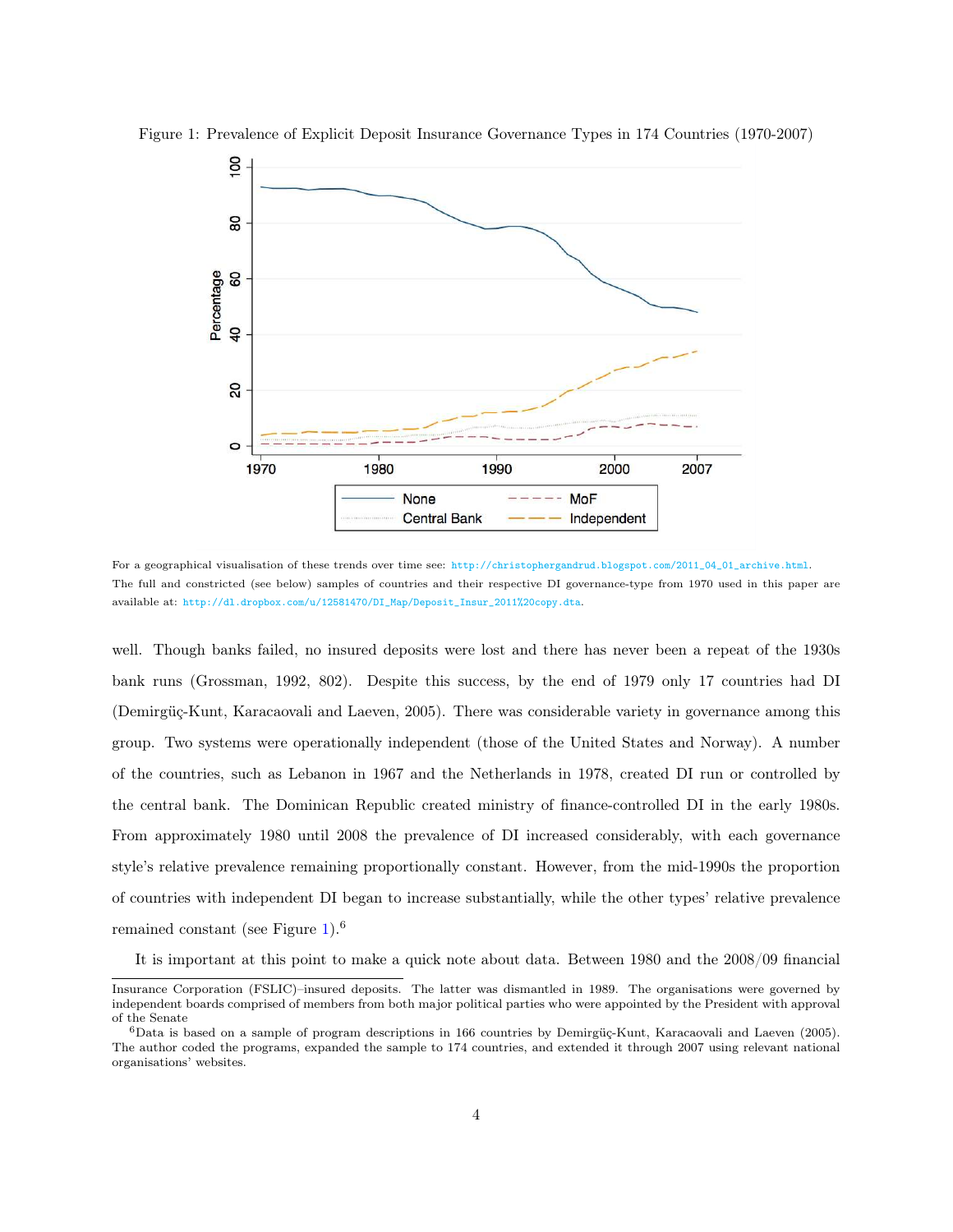crisis, once a country established an explicit deposit insurer it tended not to alter the governance structure.<sup>7</sup> Jurisdictions transitioned from one form of explicit governance to another only five times (about 6 percent of all transitions).<sup>8</sup> For this reason, I confine my theoretical arguments and empirical investigation to governance choices for jurisdictions' initial explicit DI programs in order to achieve empirically meaningful results. My focus is on variation and convergence in *new* institutions, and does not include transitions by existing institutions.

## 2 Policy Diffusion or Not

In this section I present a number of possible explanations for convergence on independent DI, including non-diffusion domestic economic-political causes, as well as diffusion-based theories that largely assume policymakers gather information about the effects of governance choices from non-domestic actors. These include crisis diffusion, regional peer diffusion, competition for deposits, and coercion. In the following sections I test the theories' empirical validity against each other using FG-CREHA.

#### 2.1 Domestic Causes

The first two theories focus on domestic political economy causes of choosing one type of governance over the others. They implicitly assume that any multi-country convergence trends are largely coincidental.

#### 2.1.1 Moral Hazard, Democracy, and Delegation

Independence may help deposit insurance systems maintain banking system stability while avoiding a number of problems–crises, high resolution costs–that can be caused by guaranteeing deposits. Policymakers in democracies may be more likely to delegate DI, because they have incentives to prevent crises and keep resolution costs low.

A major cause of banking crises is what Friedman and Schwartz (1963) called the "contagion of fear". Individual bank failures can cause depositors at other banks to withdraw their money out of fear that their bank will also collapse soon. This leads to bank runs, which tend to spread extremely fast and have huge costs for a county's economy. Kaufman argues that bank failure contagion–defined as spillover "effects of shocks from one or more firms to others"–are faster, spread more broadly, and tend to result in larger losses

<sup>7</sup>With a few exceptions, some detailed below, this remains true to the present.

<sup>8</sup>For example, Argentina disbanded its central bank controlled system in 1991 in a major banking system overhaul as part of a transition to democracy. In 1995 it introduced an independently administered system (Demirgüç-Kunt, Karacaovali and Laeven, 2005, 57).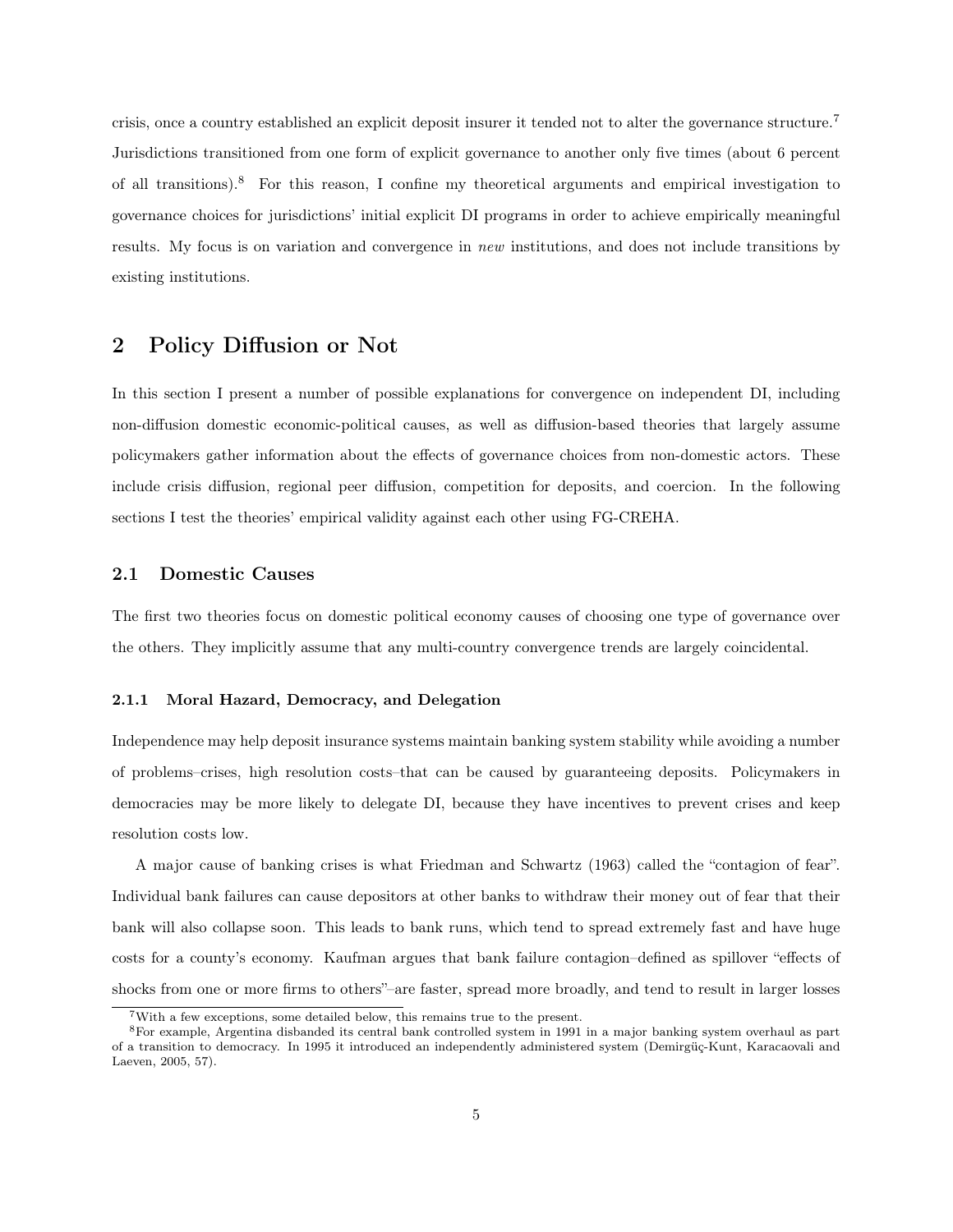in the banking sector as well as the macro-economy than contagion in other industries (1994, 124). Deposit insurance can prevent this behaviour by separating the probability of deposit loss from bank solvency. Depositors don't need to run on their bank if they think it might fail, because their money is safe regardless. However, this separation creates moral hazard, (Diamond and Dybvig, 1983, Grossman, 1992) as depositors no longer have an incentive to make deposit decisions based on the likelihood of solvency.<sup>9</sup> Banks may therefore increase the riskiness of their lending since they will not lose deposits when they make risky, high yield loans. Stability is actually undermined.

There are many ways to tailor an explicit DI program to minimise moral hazard while also gaining the positive public benefits of deposit insurance, including limiting coverage and closely regulating lending risks<sup>10</sup> (see Grossman, 1992, Demirgüç-Kunt and Detragiache, 2002). Governance type may play an important role in ensuring the effectiveness of these measures by changing how susceptible the insurer is to pressure from deposit banks.

Banks have an interest in DI with few limits, since this allows them to capture risk premiums without worrying about losing the deposits needed to make risky loans. They also have an interest in deposit insurance being directly linked to the public budget, e.g. ministry of finance control, rather than limited to a fund that they contribute towards. If a bank does fail it will be the public that pays rather than the banking sector. Put another way, moral hazard can be decreased if deposit guarantee payouts are linked directly to banks and are separated from the general public budget or even the central bank's funds. This creates a separation between bank failure and deposit loss, but not bank failure and banking sector loss due to risky lending. For deposit insurance to work in the public good, preventing bank runs and moral hazard, it must be able to credibly maintain long-term limits on risky lending despite private bank pressure to do otherwise.

A wide body of literature argues that delegated institutions are better able to make these credible commitments (see Kydland and Prescott, 1977, Thatcher, 2002). A number of International Monetary Fund (IMF) pieces, among others, argue that deposit insurers should be independent of politicians and the banking industry to avoid conflicts of interest (Garcia, 1996, 1997, 1999, 2000). Political actors and others with ties to the banking industry could be persuaded by the banking sector in a cronyistic fashion (see Rosas, 2006, Satyanath, 2006) to loosen measures that decrease moral hazard. Independent agencies may be less vulnerable to such pressure.<sup>11</sup>

<sup>9</sup>Though there is some evidence that depositors actually do discipline banks even in the presence of deposit insurance (Martinez Peria and Schmukler, 2001).

 $10$ Many deposit insurers, such as the FDIC, also have regulatory powers.

 $11I$  generally do not make a distinction between independent public and private deposit insurance schemes, which may be a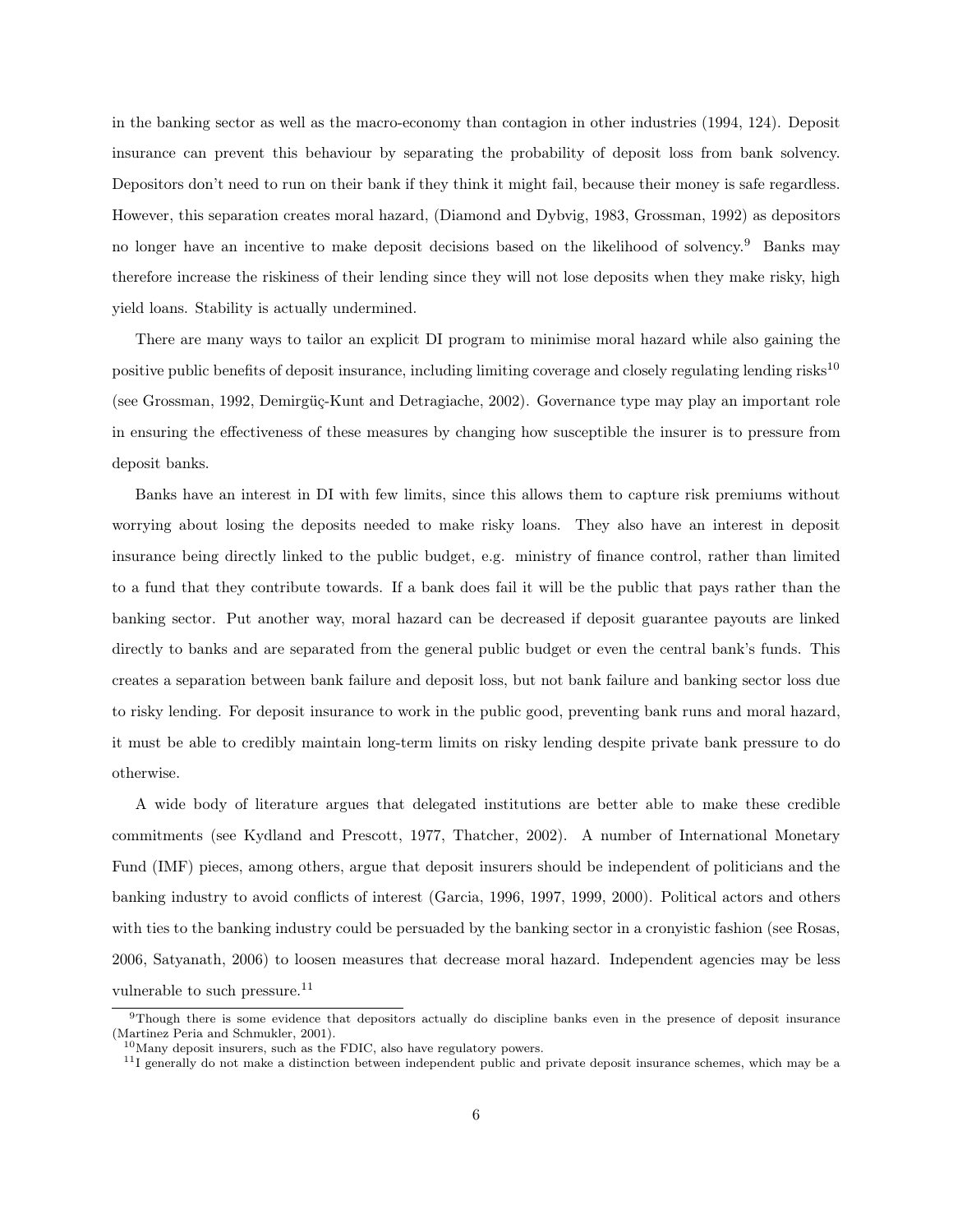Certain factors may incline a government to delegate and separate their DI in order to credibly minimise public costs at the expense of private gain. Rosas (2009) argues that democracies are more likely to institute measures that minimise the public costs of banking crises. Democratic politicians cannot rely on just the support of one group, such as the banking sector, but have to make policy in the interests of a wider proportion of the population to get re-elected. This leads to the hypothesis:

HDem Democracies are more likely than autocracies to create independent deposit insurers.

How can this theory explain the increase of independent deposit insurers from the mid-1990s? It could be that the number of democracies simply increased over this period following events such as the collapse of the Soviet Union.

#### 2.1.2 The MoF and Credibility

There are reasons other than autocracy or crony capitalism that a government may retain direct control over an explicit deposit insurance program. Deposit guarantees are different from other economic policy areas where authority has been delegated, such as regulation or monetary policy. Insuring deposits in a time of uncertainty and fear, such as a banking crisis, involves more than simply demonstrating credible limits on moral hazard. In a crisis, guarantee payouts must be credible to prevent bank runs (Diamond and Dybvig, 1983, Laeven and Valencia, 2008). Depositors need to believe that they will actually get their money back if a bank fails. Delegated insurers created before a banking crisis may have time to establish reserve funds that are large enough to reassure depositors. However, if such a fund has not been created by the start of a crisis, only national fiscal resources appear to be adequate. Credibly signaling the ability to use fiscal resources would likely require control by the ministry of finance.

There are numerous examples of ministries of finance being turned to in banking crises to reassure depositors. During its 1997 crisis, the Indonesian Ministry of Finance established a deposit guarantee financed and controlled directly by the government. This preceded the establishment of an independent insurer in 2005. From 2006, Hong Kong had an independent deposit insurer, but in 2008 the Financial Secretary and the Hong Kong Monetary Authority–the MoF and the central bank–introduced guarantees backed by the Exchange Fund (government reserves) for the full value of deposits, rather than just a portion of them. Though this was to be administered by the deposit insurer, the decision and the funds to credibly commit to the new level came from outside.<sup>12</sup> Despite having an independent insurer, the government

relevant distinction for this theory.

<sup>&</sup>lt;sup>12</sup>From an interview I conducted with Holly Tang of the Hong Kong Monetary Authority in March 2010.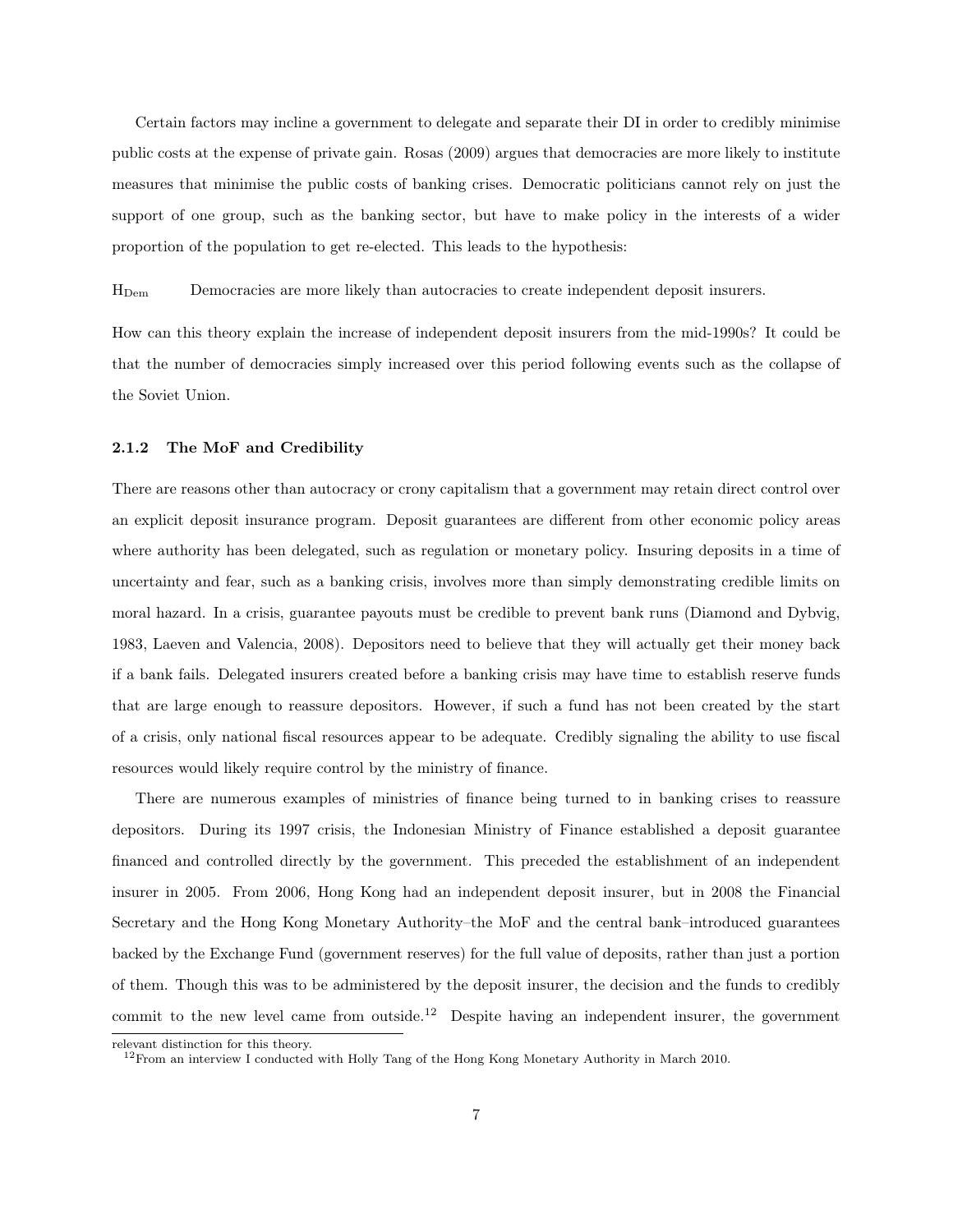appears to have believed that general fiscal resources were necessary to credibly reassure depositors during a potentially large banking crisis. In 2008, Sweden went a step further, asserting MoF control over its previously independent deposit insurer in the belief that credible deposit insurance during a crisis requires direct control by fiscal actors.<sup>13</sup> This leads to the hypothesis that:

HFiscal1 Countries in banking crises are more likely to establish MoF controlled deposit insurance, if they haven't already created a scheme by the beginning of the crisis.

A second hypothesis can also be used to test the theory more generally. The problem of establishing credibility in a new DI scheme is rooted in the potential cost of payouts if banks fail. This problem should be acute and present even in non-crisis times in countries whose banking sectors are very large relative to their overall economies. Thus, the second hypothesis:

HFiscal2 Countries whose banking sectors are very large relative to the overall economy are more likely to govern new deposit insurance programs through the ministry of finance.

The two preceding hypotheses clearly cannot explain the independence trend, but may have instead mediated it.

#### 2.2 Policy Diffusion

The hypotheses thus far have assumed that actors know which governance style is optimal. The following hypotheses assume that information about optimal governance polices is not fully know to all actors at all times. Instead, information and the incentives to incorporate it into policy are diffused through interactions between countries and with international actors.<sup>14</sup> These processes are particularly plausible for deposit insurance governance. Given that there are many deposit insurance design variations that may affect financial system stability and public costs, it is difficult to actually identify what role governance plays. How can actors identifying which governance style is actually optimal (Powell and DiMaggio, 1991, March and Simon, 1993)? To date there is a very ambiguous empirical relationship between DI governance type as described here and banking crises. No systematic studies have been done on the issue to my knowledge<sup>15</sup> and a

<sup>&</sup>lt;sup>13</sup>The reason given for this move was that "the [former deposit insurer], like other small authorities, was deemed too vulnerable in the event compensation had to be paid, and it was determined that its operations should therefore be managed by a larger authority" (Insättningsgarantin, 2010).

 $14A$  number of studies (for example Gilardi and Füglister, 2008, Volden, 2006) have looked at how actors within countries can learn from sub-national jurisdictions. However, with the exception of the United States, which is not included in the following analysis, and a hand full of federal countries these processes seem implausible for deposit insurance in this paper's observation period given that it was generally a brand new policy.

<sup>&</sup>lt;sup>15</sup>The first systematic study of the effects of deposit insurance in general was only conducted in 2002 (Demirgüç-Kunt and Detragiache, 2002, Demirgüç-Kunt and Kane, 2002). These analyses did conduct a preliminary investigation comparing "official"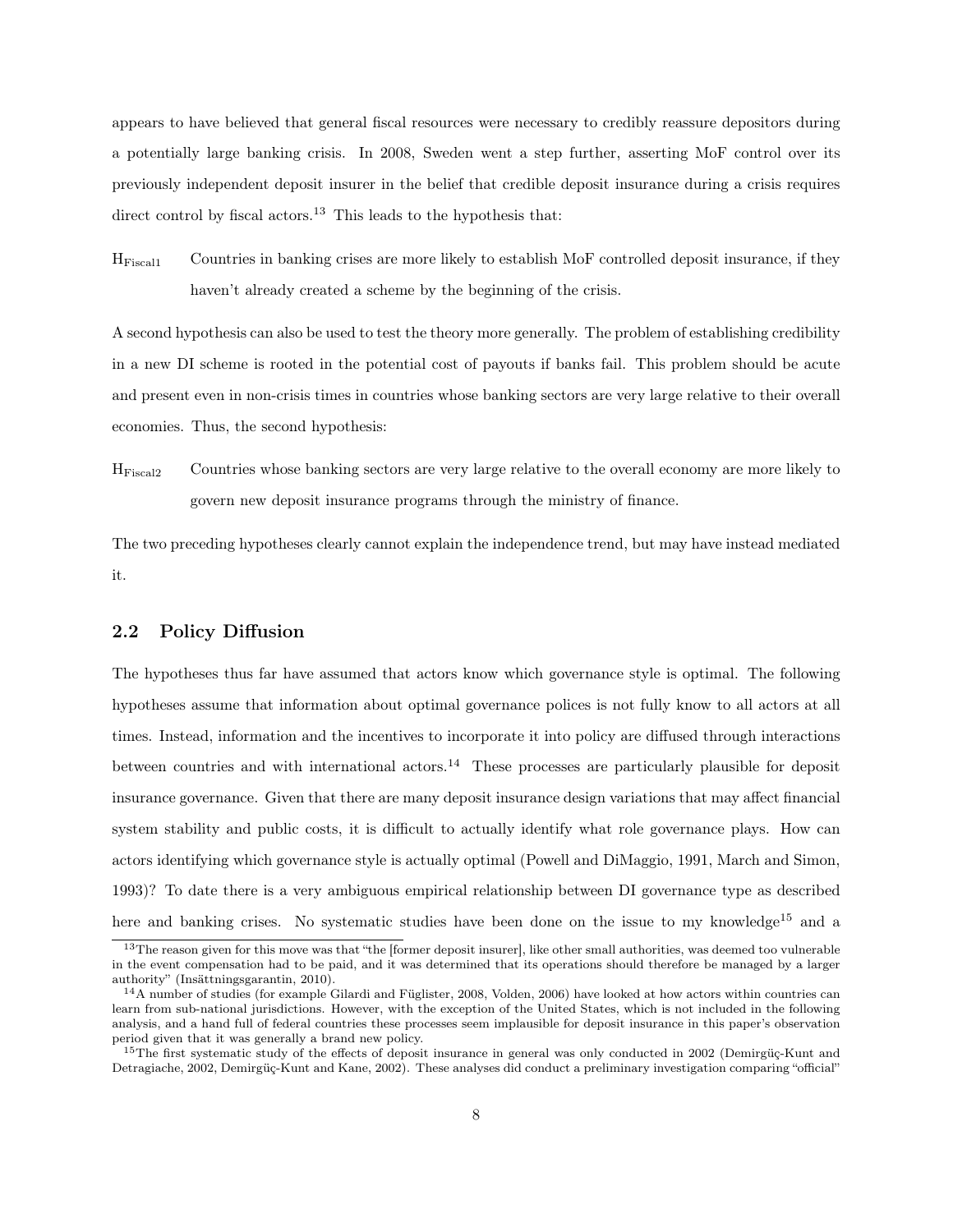summary examination of governance type and banking crises using data from this paper in 70 countries finds no correlation between the two. Though this is certainly not definitive, it is clear that countries in the 1990s and 2000s probably did not have complete information to suggest a particular DI governance choice was generally optimal.

Despite an accumulation of empirical evidence that DI delegation minimises moral hazard and prevents crises, in the mid-1990s and early 2000s prominent international organisations began to strongly recommend independence as best practice. Beginning in the mid-1990s IMF staff economists, particularly led by senior staff economist Gillian Garcia, began to recommend that insurers be operationally independent from banks, political actors, and the central bank as a way of preventing the "pitfalls" of guaranteeing deposits. These included agency problems and moral hazard (Garcia, 1996, 1997, 1999, 2000).<sup>16</sup> The recommendation was adopted into the World Bank/IMF's Financial Sector Assessment Program when it began in 1999. Eventually, the recommendation would become Principle 5 of the International Association of Deposit Insurers' (IADI)<sup>17</sup> 2009 Core Principles for Effective Deposit Insurance Systems. These recommendations are correlated in time with the emergence of independence as the predominant type of governance in the mid-1990s. What causal mechanisms might explain this relationship?

#### 2.2.1 Regional Peer Diffusion

Policymakers may be influenced by their regional peers to adopt a given policy. This process can work through a variety of specific mechanisms (see Brooks, 2005, 280-281). One could be competition, discussed below. Another is a learning process where policymakers use the experience of their peers to help identifying optimal policies (Linos, 2011, Meseguer, 2005, Simmons and Elkins, 2004, Volden, Ting and Carpenter, 2008). Regional peers may provide a useful sample of similar countries' experiences to learn from. The most simplistic observation we would expect to make is:

HDRegion1 Countries are more likely to adopt a certain type of deposit insurance governance as the proportion of prior adopters in its region increases.

The hypothesis is fairly neutral in that any governance type could become more likely to be adopted in a region where more countries adopted it. It is indistinguishable from a pure emulation model (Simmons and

to private management and found a positive relationship between official management and the incidence of crises. However, they did not distinguish between different forms of official management, particularly MoF and CB. Most other research up to that point had examined individual country experiences (for example Milhaupt, 1999).

 $^{16}$ It is beyond the scope of this paper to determine why this recommendation was made. For research on ideational change in the IMF, for example, see Chwieroth (2010).

<sup>17</sup>The IADI was formed in 2002.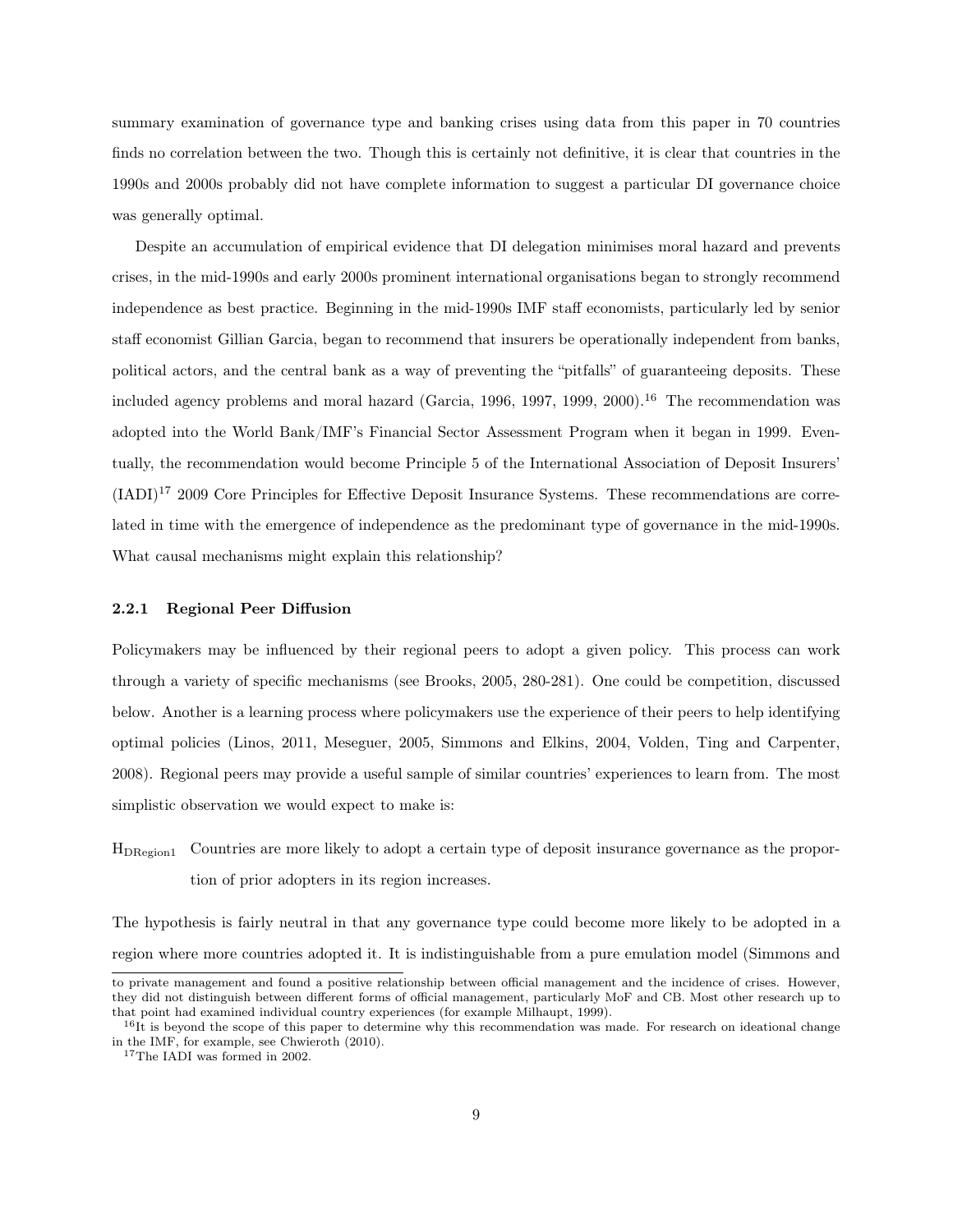Elkins, 2004) and leaves open the question of why this learning or emulation process would start in the first place.

Perhaps an interaction between peers and best practice recommendations could explain these issues. The independence recommendation, may have acted as a frame (Tversky and Kahneman, 1981, 1986) that focused actors attention, especially since it was made by such prominent policy actors as IMF staff economists, and drew on the dominant contemporary economic governance paradigm of independence (McNamara, 2002). However, unlike in the pure emulation model, decision-makers may have been hesitant to adopt independent DI before seeing how well it applied to their circumstances. Regional peers that adopted the best practice policy might have provided useful information on how well it worked. Policymakers may have been using an informal Bayesian process to learn from these two pieces of information. Best practice recommendations serve as policymakers' informative priors, which they update with the experience of regional peers. Policymakers may have electoral or credibility incentives to adopt best practice priors. They can claim that policies were "vetted" and negative consequences legitimately unforeseen (Linos, 2011, 681). Over short time horizons, the fact that a growing proportion of peers are adopting a policy without major discernible negative consequences<sup>18</sup> may be the best new information they can obtain, further bolstering both their understanding and legitimacy claims. As more peers adopt a policy, more actors may consider it to be successful. This leads to the hypothesis that:

HDRegion2 Countries are more likely to adopt a certain type of deposit insurance governance as the proportion of adopters in its region increases *and* when it is promoted as best practice.

Beyond simple geographical groups, some formal regional organisations, such as the European Union, may be particularly good samples for decision-makers to draw on. In 1994 the European Union created the directive on deposit insurance. Though it did not have a governance requirement, Gilardi (2005) has argued that the EU can push specific ways of implementing a directive either by limiting policy choices or framing expectations about policy outcomes.

HDEU From 1994 EU members and candidate countries are more likely to adopt independent deposit insurance.

<sup>&</sup>lt;sup>18</sup>This is a reasonable assumption for the time-period examined here since the number of banking crises globally actually fell substantially from the mid-1990s to 2007 (Reinhart and Rogoff, 2010, 21).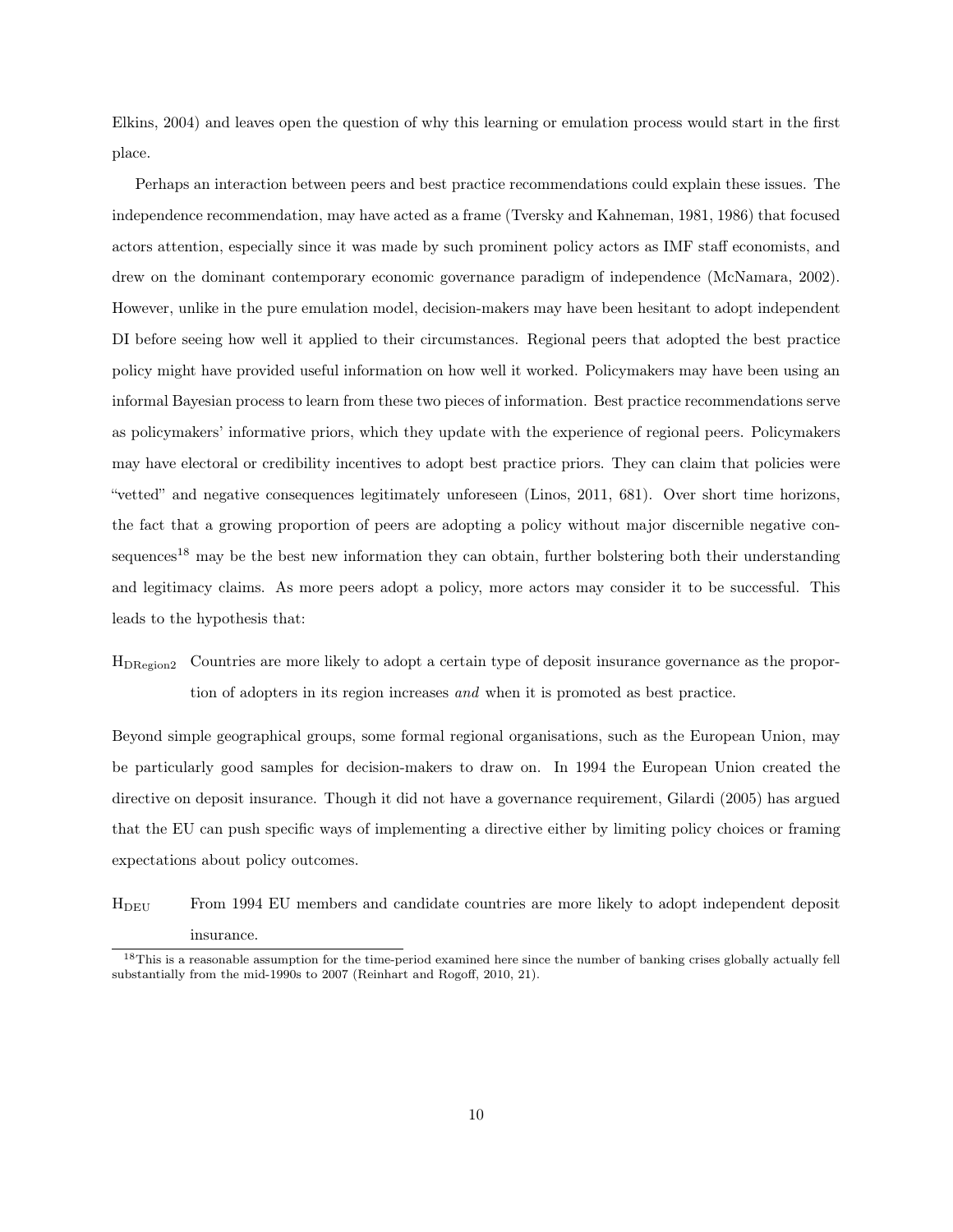#### 2.2.2 Competition

In open capital markets, depositors may choose which bank to place their deposits in based on the qualities of the jurisdiction where it resides. Countries can compete for depositors through deposit insurance. Depositors are probably most attracted by countries with high guarantees.<sup>19</sup> This possibly explains the existence of explicit deposit insurance and the level of guarantees, but how might it affect governance choices?

The level of guarantees may not only influence depositors, but also the soundness of the banking system. Though guarantees are useful if a crisis occurs, it is reasonable to assume that depositors would prefer to avoid crises in the first place. There are a number of costs incurred by depositors during bank insolvencies, even if their money is eventually returned. Primarily, this involves the opportunity costs of illiquid deposits during bank restructuring and, for foreign depositors, the difficulty of making an insurance claim in another country. Therefore, deposits should flow to countries with a low perceived propensity for banking crises. One way for depositors to determine this probability is to look at the quality of a country's public financial institutions. As discussed above, delegated deposit insurance became best practice, i.e. perceived most likely to promote banking stability, from the mid-1990s. Therefore from this point, countries wishing to retain and gain deposits in an internationally competitive environment would adopt policies that depositors believed to prevent crises (see Brooks, 2005, for a general discussion):

HDComp Countries with internationally open deposit banking sectors are more likely to adopt independent deposit insurance from the mid-1990s.

Clearly if investors had perfect information about the relationship between DI governance and crises, the relationship between competition and adoption would be constant overtime. The increase in independence would simply be the result of increasing openness.

#### 2.2.3 Crisis Diffusion

Decision-makers may be especially open to recommendations when policies have failed. If a country experiences a systemic banking crisis, the status quo policy has demonstrably failed to achieve economic stability. Most political actors would be uncertain about how to return to stability. Best practice recommendations help to overcome uncertainty by suggesting plausible ways to re-achieve economic stability. When such recommendations appear to be the best alternative, actors' preferences will converge around them, and they will be more likely to be adopted (Blyth, 2002, Windmaier, Blyth and Seabrooke, 2007). One possible example

 $19$ For example, during the  $2008/09$  crisis many depositors in the United Kingdom shifted their funds to Irish banks after the government there created unlimited guarantees.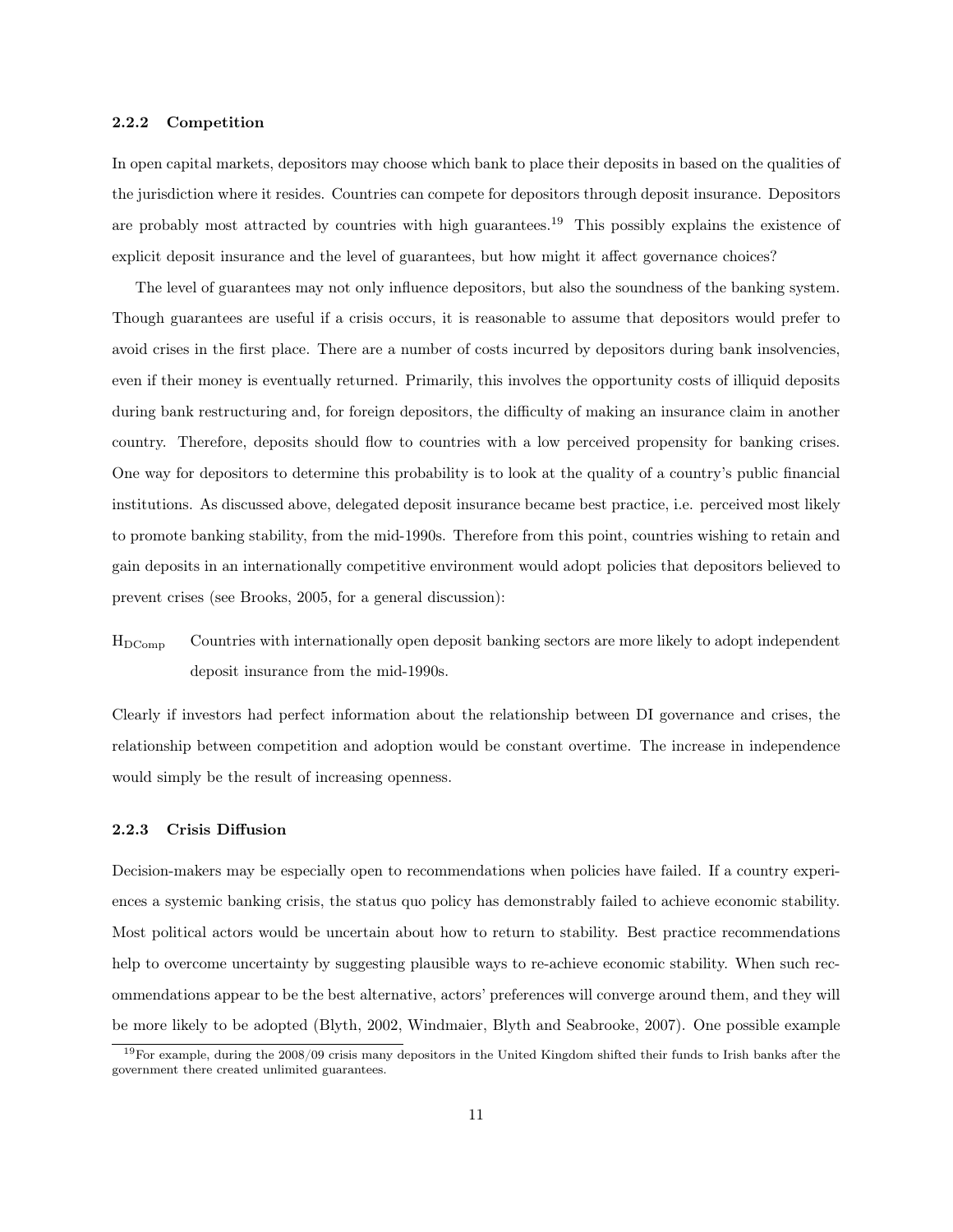is the rapid adoption of independent DI in Latin America in the 1990s. As reported by the Inter-American Development bank, countries (for example, Argentina suffering from the tequila crisis) designed their deposit insurers according to "international best practice" (IDB, 2004, 105), i.e. made them independent. So:

HDCrisis Countries experiencing banking crises will be more likely to create independent deposit insurers *after* it has been promoted by as best pratice, i.e. from the mid-1990s.

#### 2.2.4 Coercion

As mentioned earlier, the IMF promoted independent deposit insurance. Did it go beyond general promotion to force or at least directly influence countries to create independent insurers? The IMF can directly influence deposit insurance policies with conditions on crisis loans (Vreeland, 2003). In the 1990s deposit insurance was a regular part of the IMF's crisis-management advice (Demirgüç-Kunt, Kane and Laeven, 2008, 412). Conditions about changes to deposit insurance programs in general were often written into loan agreements. However, in these unstable circumstances, the IMF actually promoted ministry of finance control.

Though many of the relevant documents, such as stand-by agreements, are not widely available,<sup>20</sup> some indicate that the IMF did not promote independent deposit insurance for unstable countries without prior deposit schemes. Instead, they seem to have supported MoF control during the actual crisis. For example, Thailand's 14 August 1997 letter of intent for a stand-by agreement indicates that a guarantee program should be created through the MoF in order to restore depositor confidence. Thailand created its first DI program in 1997 and the MoF controlled it. Later, it was made independent. Building on such examples it is expected that:

HDCoerce Countries that sign IMF stand-by agreements are more likely to create new ministry of finance controlled deposit insurers.

## 3 Empirical Model

To test these hypotheses I chose an empirical model that could accommodate a number of issues. These include (a) covariate values that may vary over time, (b) countries that do not adopt any form of explicit deposit insurance by the end of the observation period, i.e. right censoring, and uniquely up to this point in the diffusion literature (c) the likelihood of adopting one form of deposit insurance governance given the existence of three choices and their co-incidence with a common choice. In this section I justify the model

<sup>20</sup>Electronic publication requires individual country agreement.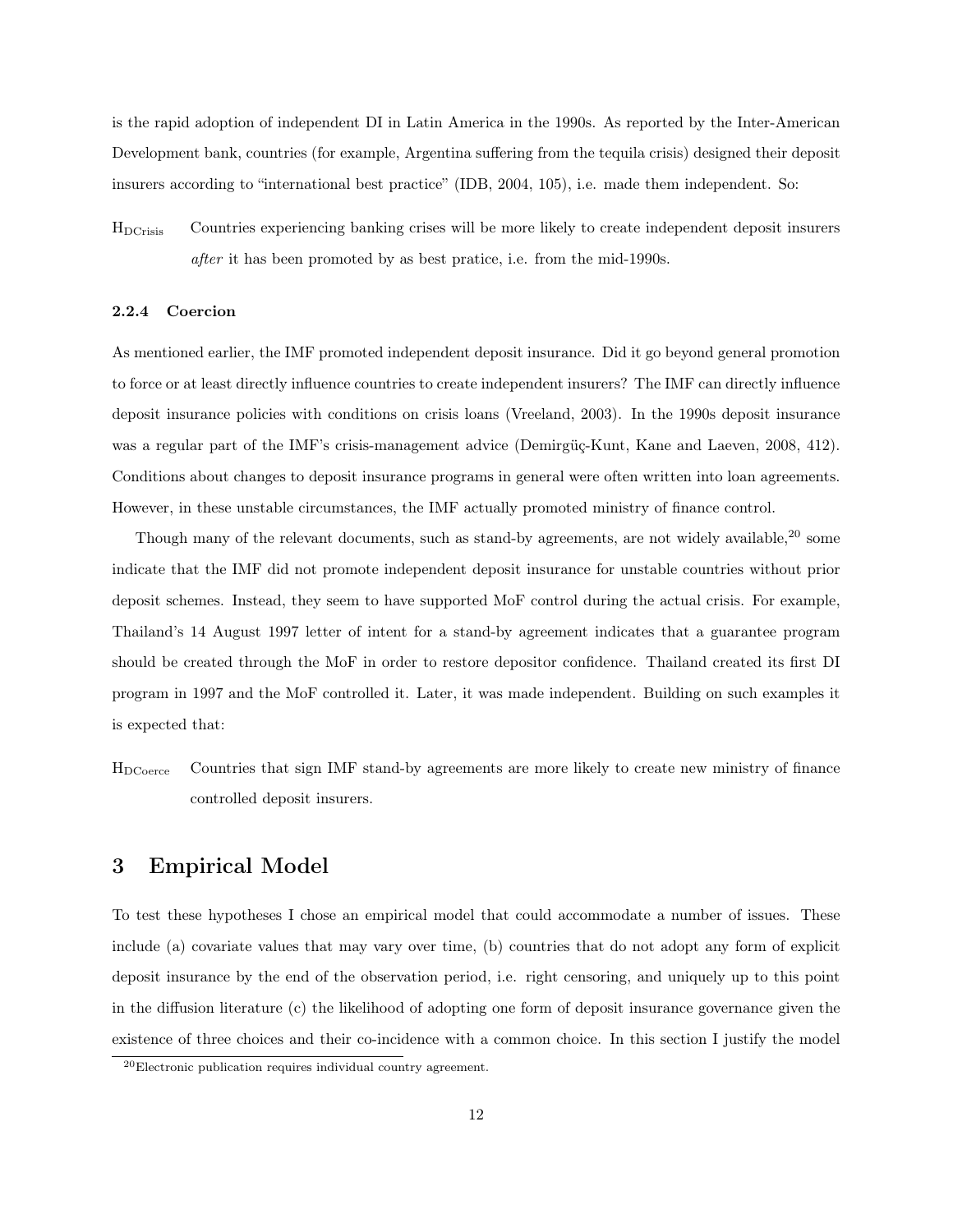I chose–a Fine & Gray Competing Risks Event History Analysis–as the best able to address these issues. I also discuss the variables.

#### 3.1 Traditional EHA in Policy Diffusion Studies

Many recent studies of policy diffusion have utilised EHA to test theories of why policy adoption rates change over time (see Brooks, 2005, Simmons and Elkins, 2004, Elkins, Guzman and Simmons, 2006, Weber, Davis and Lounsbury, 2009). In these studies, policy adoption choices are modeled as dichotomous responses. Unit  $i$  can choose to adopt policy k or continue without it. The diffusion literature is generally concerned with convergence at certain periods of time. EHA is used because it directly models time by focusing on the time it takes before a unit experiences an event,<sup>21</sup> such as the adoption of some policy k. This is modeled primarily through the hazard rate  $h(t)$ ; the instantaneous rate of an event k occurring by time t conditional on both the event not occurring by time  $t$  and the values of a unit  $i$ 's covariates. Formally:

$$
h(t|\mathbf{x}_i) = \lim_{\Delta t \to 0} \frac{\Pr(t \le T_k \le t + \Delta t | T_k \ge t, \mathbf{x}_i)}{\Delta t}
$$
(1)

where  $T_k$  is the time that event k occurs during some time interval  $[t, t + \Delta t]$  conditional on the values of a unit's covariates  $x_i$  (Cleves et al., 2004, 7).

It is common in diffusion studies to use Cox's (1972) Proportional Hazards (PH) event history model. The Cox PH hazard rate for the ith unit is given by:

$$
h(t|\mathbf{x_i}) = h_0(t) \exp(\beta t \mathbf{x_i})
$$
\n(2)

where  $h_0(t)$  is the baseline hazard, i.e. the instantaneous rate of a transition at time t when all of the covariates are zero (Cleves et al., 2004). See Brooks (2005) and Golub (2008) for a further justification of the Cox PH model in diffusion research.

#### 3.2 Competing Risks Models

What this method lacks is an ability to model the multiple choices that actors have and how the existence of these choices affects decisions. In many cases, only examining transitions to one policy produces biased estimates (Putter, Fiocco and Geskus, 2007). For example, it would be theoretically inappropriate to treat countries' propensities to give control of their deposit insurers to any one institution as independent of their

 $21$  For a discussion of situations where events are not observed, i.e. censoring in EHA see Cleves et al. (2004, Ch. 4).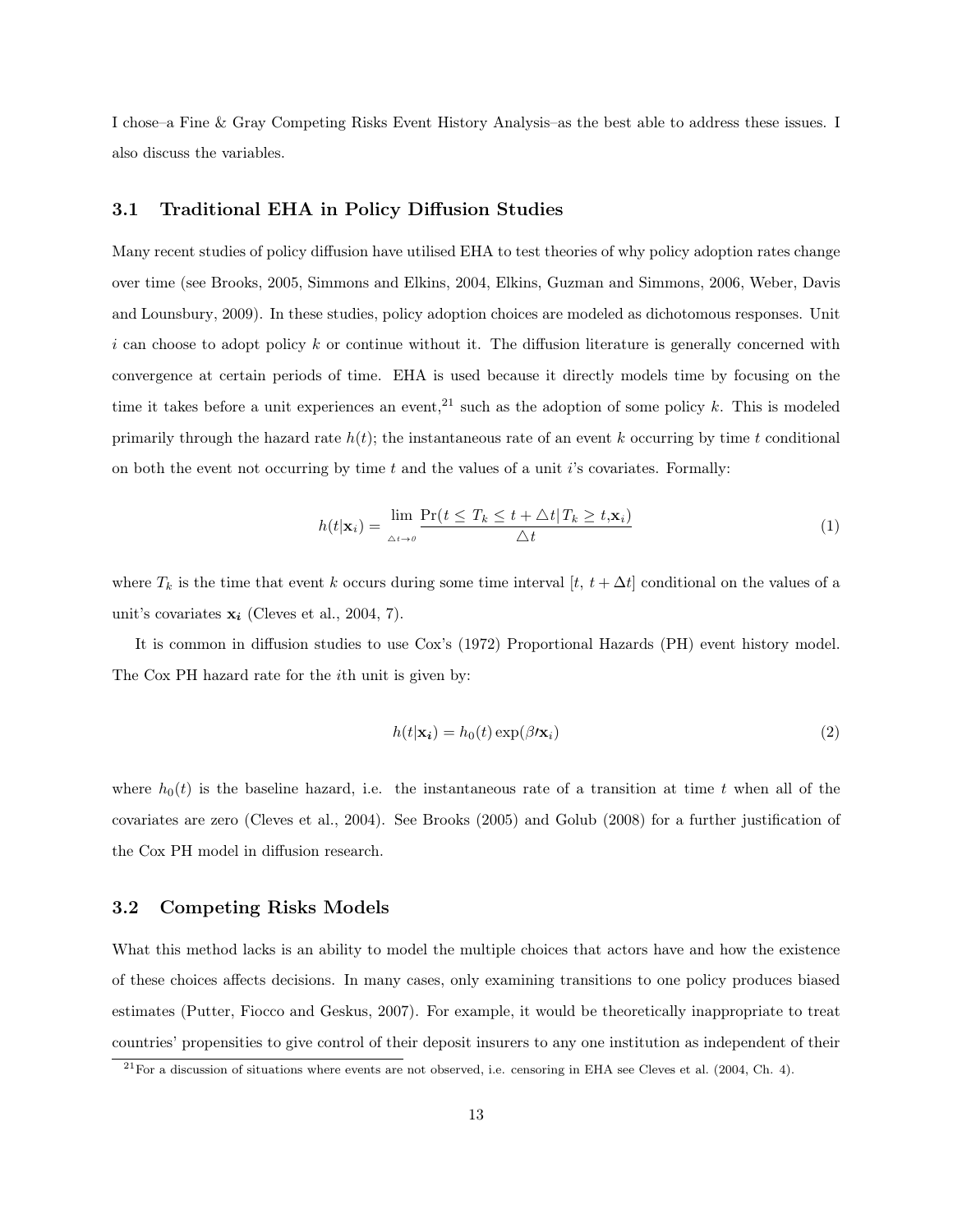

Figure 2: Competing Risks Model of First Deposit Insurance Scheme Governance Choices

other options. We require an event history model that is able to account for multiple policy alternatives. A single Cox PH model cannot, and would thus be inadequate to test my competing hypotheses.

Though there are a number of different ways to examine multiple choices (see Putter, Fiocco and Geskus, 2007), a competing risks approach is most appropriate for examining deposit insurance governance choices in the period of interest, as well as new institution variation in general. In theory, none of the governance types is *a priori* the final choice. Once a country creates a deposit scheme controlled by the central bank it could later make it independent or impose MoF control and then reestablish central bank control, etc. Despite the lack of theoretical justification for these *a priori* assumptions, data availability significantly influences the ultimate empirical research design decision. There were only five instances between 1970 and 2007 when a country changed governance types after insurers had been established. A convenient way to handle this data limitation is to constrict our research focus on governance decisions for *new* explicit deposit insurance schemes*.* This creates three final states as shown in Figure 2. In such situations, competing risks models with mutually exclusive non-repeated transitions are the most appropriate type of EHA (Pintilie, 2007).

There are two ways to approach competing risks (a) transition-specific hazards<sup>22</sup> and (b) hazards of the sub-distribution. However, for the purposes of diffusion analysis, the transition-specific hazard has the disadvantage of assuming that the competing risks do not exist (Pintilie, 2007), i.e. that the hazard of one risk occurring is independent of the others. This paper is more interested in assessing the changing impact of certain covariates on certain choices given the existence of alternatives. For such situations it is more appropriate to use the hazard of the sub-distribution. Additionally, transition-specific hazards are not suited to distinguishing the reasons for creating one type of deposit insurance compared to the others from the reasons for creating deposit insurance in general. Hazards of the sub-distribution competing risks deal with this issue in a much more straightforward manner (see Bakoyannis and Touloumi, 2011, for details).

 $^{22}$ Cause-specific hazard (for a discussion see Latouche, Beyersmann and Fine, 2007) is the common term from epidemiology. It is nonetheless an awkward term in the context of this research. "Transition-specific hazard" is more appropriate.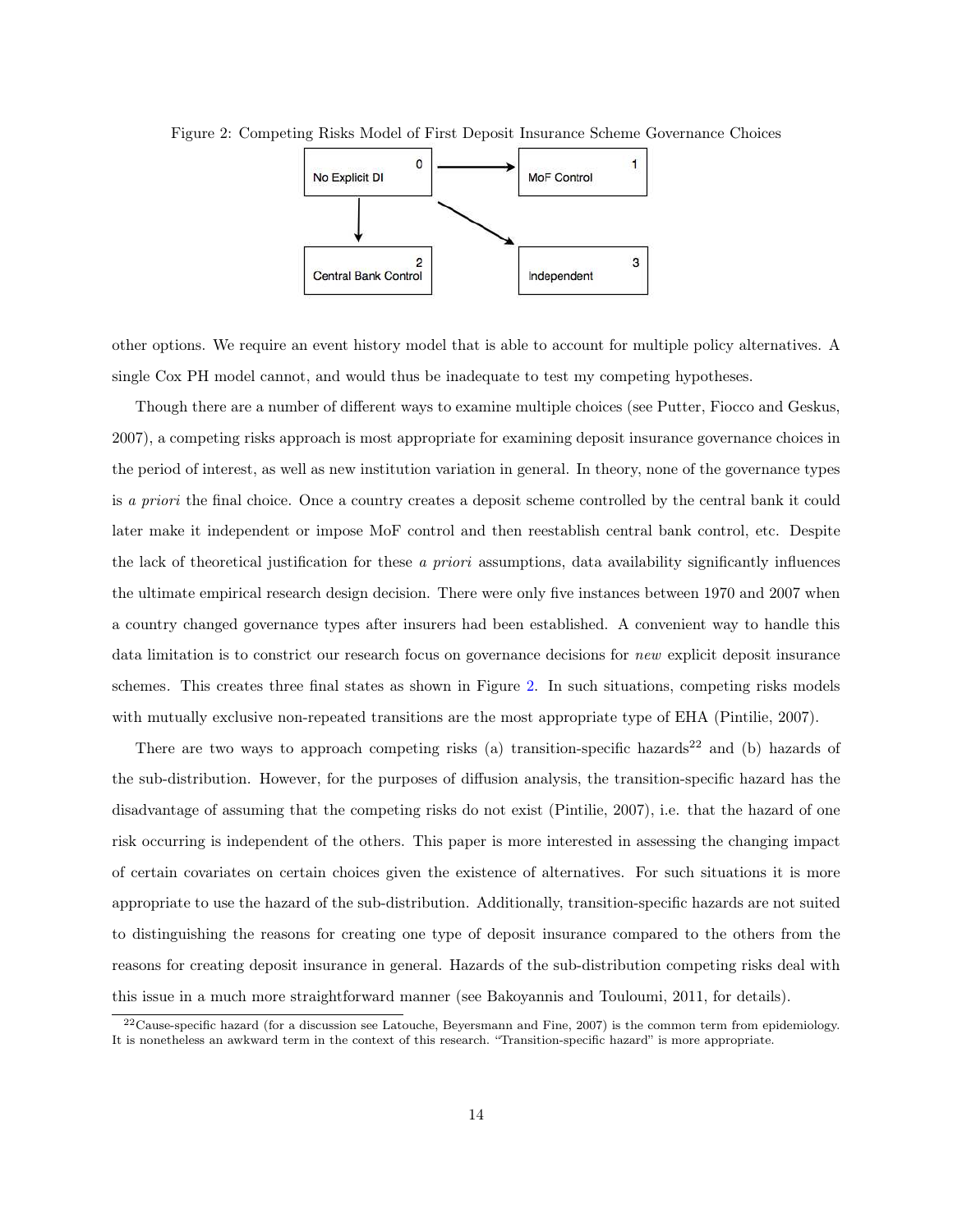The hazard of the sub-distribution<sup>23</sup> at time t,  $\gamma_k(t)$ , for a transition of interest k is:

$$
\gamma_k(t) = \lim_{\Delta t \to 0} \frac{\Pr(t < T \le t + \Delta t, \ C = k | \{ T > t \text{ or } (T \le t \text{ and } C \ne k) \})}{\Delta t} \tag{3}
$$

where  $T$  is the time of the observed transition  $C$ . If at time  $t$  no event is observed, then the observation is censored. The condition in the braces is one where an event k did not happen until after time t, as in standard EHA, or there is the possibility that the observations for a unit have ceased because it experienced a competing transition (Pintilie, 2007, 1363).

Fine and Gray (1999) developed a proportional hazards method, analogous to the Cox PH model, to estimate the hazard of the sub-distribution  $\gamma_k(t)$  empirically given by:

$$
\gamma_k(t|\mathbf{x}) = \gamma_{k,0}(t) \exp(\beta_k^{\mathsf{T}} \mathbf{x})
$$
\n(4)

where  $\gamma_{k,0}(t)$  is the baseline sub-hazard. FG-CREHA allows us to analyze independent variables on a policy choice of interest while accounting for the potential effects of the existence of other choices. Given that we are interested in governance choices among countries creating their first deposit insurer, we are looking for effects that differ across the models*.* Effects having equivalent magnitude, direction, and significance indicate common factors behind creating explicit deposit insurers in general (Bakoyannis and Touloumi, 2011). These would therefore be ancillary to this paper's focus on governance choice.

#### 3.3 Variables

My analyses are designed to find estimated effects that differ across the models for the following variables. See the Appendix for summary statistics for the analysis period 1984-2007, which I chose because of data availability. I constricted the sample of 174 countries to 70 countries, as this was the extent of the available banking crisis data from Reinhart and Rogoff (2010). For a full list of the countries in the sample and their DI governance-types, see http://dl.dropbox.com/u/12581470/DI\_Map/Deposit\_Insur\_2011% 20copy.dta. Separate analyses using imputed data<sup>24</sup> over a similar period for the full sample were also conducted as robustness checks. They produced roughly similar results and are not shown.

Democracy I operationalise democracy with *Unified Democracy Scores (UDS)* (Pemstein, Meserve and Melton, 2010). The scores were found through Bayesian latent variable analysis using 10 measures of democ-

<sup>23</sup>Covariates are omitted for simplicity.

<sup>24</sup>Created using the R package Amelia II by Honaker, King and Blackwell (2010).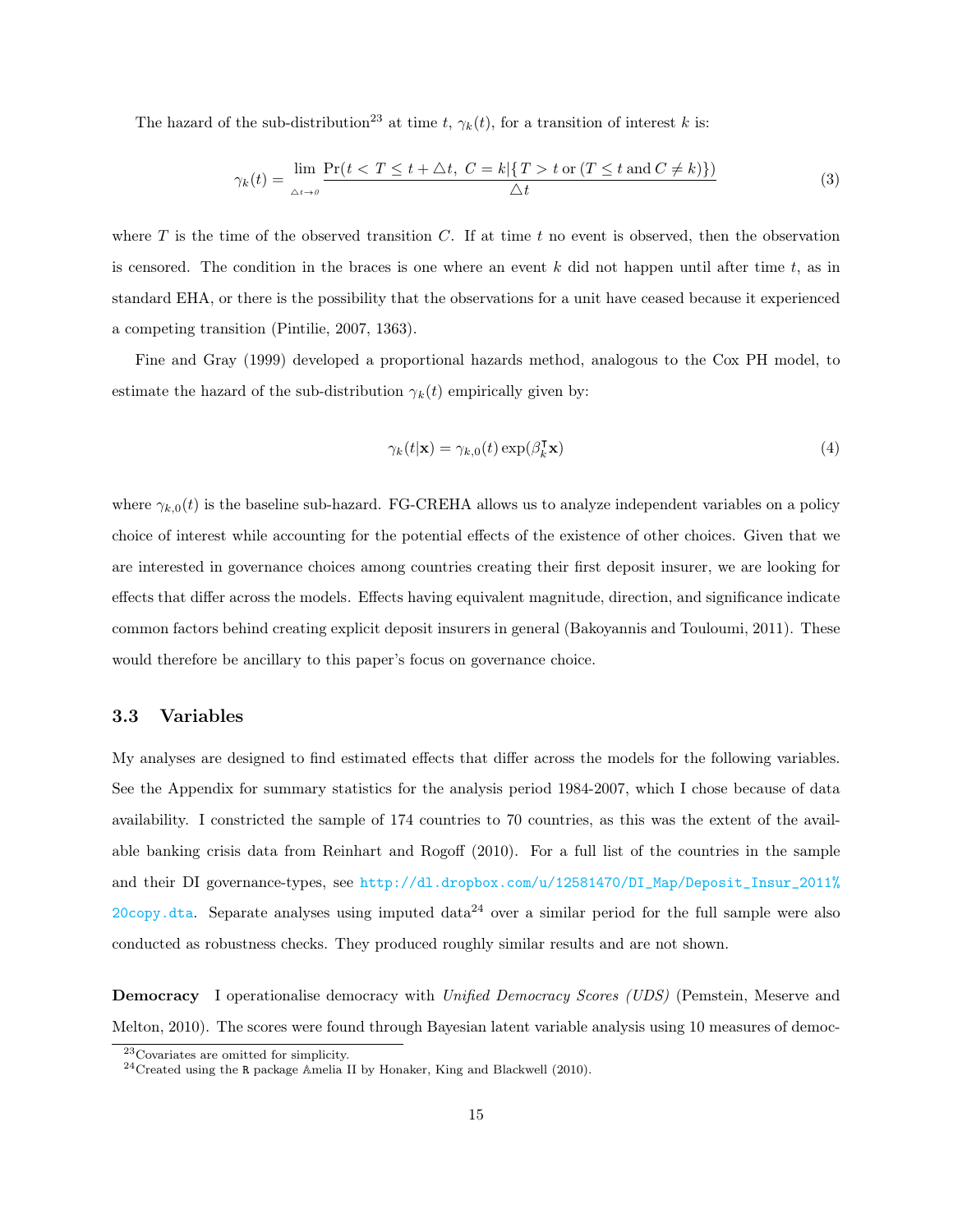racy, including Freedom House, Polity, etc.<sup>25</sup> I also included a *new democracy* dummy variable to see if becoming a democracy had an effect on governance choice. The variable equalled one for the first five years that a country's Polity IV score (Marshall and Jaggers, 2009) was greater than 5.

Banking Crisis The second domestic and the crisis diffusion hypotheses both make predictions about the influence of crisis on deposit guarantee governance choices. I used banking crisis data from Reinhart and Rogoff (2010). *Banking crisis* is a dummy variable equalling one for every year that a country is in a banking crisis and zero otherwise.

Financial System Structure The structure of the banking sector may influence what type of governance is chosen. I examine the importance of deposit banking in general using a ratio of *deposit bank's assets to GDP* from Beck and Demirgüç-Kunt (2009). To make interpretation easier, I converted it into a percentage. Alternatively, I measured the importance of big versus small banks using their *concentration* variable: this is a country's three largest banks' assets as a ratio of total bank assets in a given year. Though concentration was included in preliminary analyses, I do not show the results here because of a very high number of missing values that would have considerably constricted the analysis period.

Peers According to the regional peer diffusion hypothesis, as more countries in a region adopt a specific form of deposit insurance governance, non-adopting countries will be more likely to create independent insurers. I capture this process with *regional peer independence* and *MoF* monadic spatial effect variables (Neumayer and Plümper, 2010).<sup>26</sup> For any one country this is simply the percentage of other countries in their region that have independent or MoF-controlled DI in a given year (adapted from Strang and Tuma, 1993, Brooks, 2005). I use World Bank regional classifications. I used the full 174 country sample to find the variable values. All regions are represented in the analysis apart from North America, where every country had an explicit insurer before the observation period began.

I use a European Union dummy variable (*EU (from 1994* )) to control for whether or not a country was or, in the case of candidate countries, wanted to be under the jurisdiction of the EU's deposit insurance directive. It equals 1 for every year from 1994 that a country was either an EU member or candidate (as in Demirgüç-Kunt, Kane and Laeven, 2008).

<sup>25</sup>Only posterior means are used in this paper.

<sup>&</sup>lt;sup>26</sup>The procedure I used to create the dyadic data sets used to find the spacial effects was from Gilardi and Füglister (2008).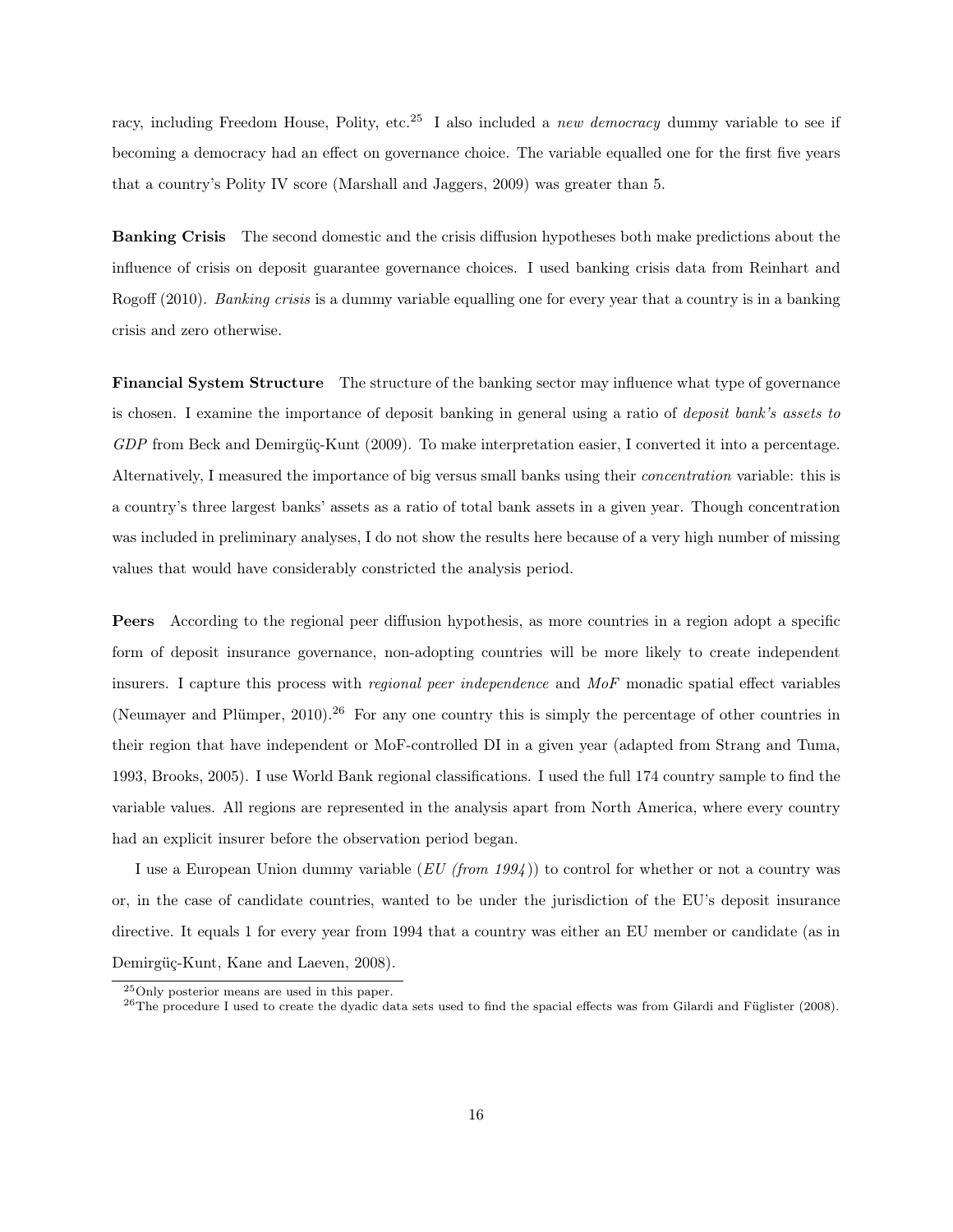Competition Though the competition hypothesis is specifically concerned with depositors shifting their funds into or out of a country, there is unfortunately little data on deposit flows for the full sample. As a proxy, I use the *KAOPEN* index of capital account openness (Ito and Chinn, 2008). It measures *de jure* openness.

IMF Stand-by I created a dummy variable *IMF stand-by* equalling one during a year that a country signed a stand-by agreement with the IMF and the following year. It is zero otherwise. Data is from Dreher (2006, updated to 2008). It may have been useful to examine the actual texts of these agreements, limiting the dummy to ones that required a specific governance type. This information is difficult to obtain, as few countries have allowed their agreements to be made available outside of the IMF's Washington, DC archive.

Other Potential Factors I included the following variables in the models at some stage because, though they do not directly relate to one of the hypotheses, they might still be important and worth accounting for. I included a number of measures of bureaucratic and general country-level governance quality. These are taken from the International Country Risk Guide (2009). *Gross domestic product per capita (GDP/Capita)* in thousands of current US dollars is taken from the World Bank's World Development Indicators (World Bank, 2011). I also considered *Central bank governor (CBG) tenure*. The variable is from Dreher, Strum and de Haan (2008, 2010).<sup>27</sup>

## 4 Results

Tables 2 and 3 show results from two sets of FG-CREHA models.<sup>28</sup> The coefficients—which are interpreted in a similar way to coefficients in logistic regression—correspond to the primary governance types of interest–MoF and independent. Results from EHA with central bank controlled deposit insurance are not shown. I treated it as a competing event in both analyses. I include only countries that did not have a deposit insurer before 1984.<sup>29</sup> Since my purpose is to compare reasons for different governance choices, estimated similarities and the differences in sign and significance between these two models are the focus of the discussion. I summarise them in Table 1.

 $^{27}\rm{Please}$  contact me for information about minor modifications made to these variables.

 $^{28}$ The data file and Stata do-file needed to fully replicate this paper's analyses and estimation tables 2, 3, and 6 as well as timevarying covariate graphs can be found at http://dl.dropbox.com/u/12581470/code/Replicability\_code/DI\_Replication/ public\_DI\_replicible\_tables.do. Please note that International Country Risk Indicators are made available for replication only. They should not be distributed.

 $^{29}$ Of the 70 countries in the sample mentioned above 53 were at risk. Nine of these created MoF governance and 20 created independent governance.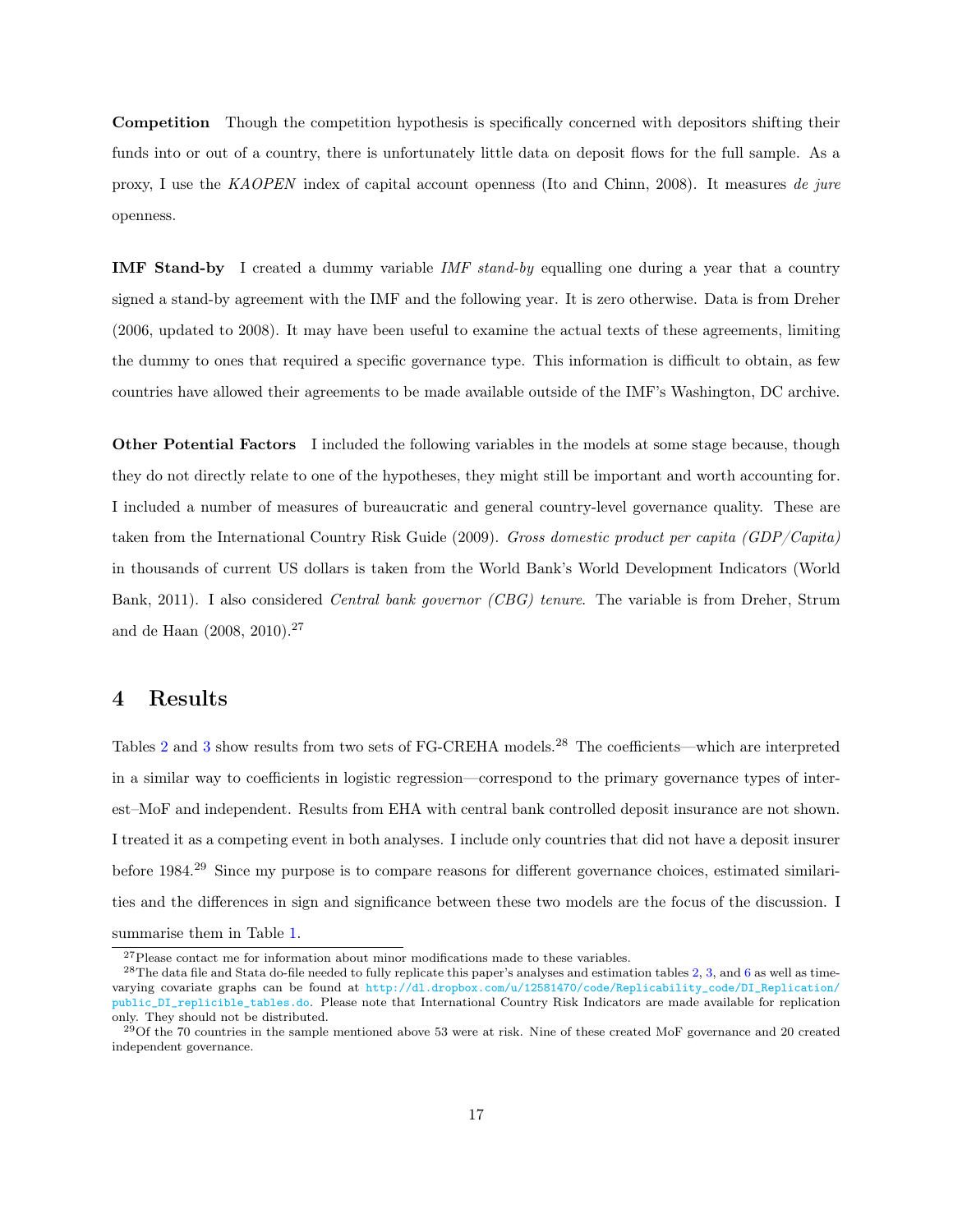Before discussing the results it is important to make a few notes about variations that were made as a result of numerous robustness checks. Ideally, I would have included in the analyses as many factors as possible that might help explain governance choice. However, as can be seen in Table 5 of the Appendix, many of the variables are highly correlated with one another. Problems associated with high multi-collinearity are well known (see Achen, 2002, Schrodt, 2006), especially the tendency to create unreliable coefficient estimates. I did numerous regressions to determine which variables could be meaningfully included (den Poel and Larivière, 2004), only a subset of which I show. I used Schoenfeld-like residuals plotted against analysis time, along with locally-weighted regression-smoothed lines, to diagnose how well the models conformed to the proportional hazards assumption, i.e. whether covariates are multiplicatively associated with the hazard (see Fine and Gray, 1999, 503). I added linear time-varying coefficients for variables that violated this assumption (Golub, 2008, Stata Corp., 2009, 214-215). For these variables the estimated coefficients consist of both a time-invariant part  $\beta$  and a part  $\beta_q(t)$  that varies linearly<sup>30</sup> with analysis time. The estimated coefficient is  $[\beta + \beta_g(t)].$ 

Note that because the analysis time was standardised, $31$  time specific events–e.g. best practice promotion– common to all units are largely captured in the baseline sub-hazard. The coefficients reported in Tables 2 and 3 are essentially average estimated effects over the analysis time (Hernán, 2010). Ideally, I would have plotted predicted probabilities of making a governance choice at each point in time to illustrate the interplay between the baseline sub-hazard and the variables. However, there is currently no straightforward way to make these plots in Stata or R for FG-CREHA models with time-varying coefficients. Hopefully, future versions will include this capability to make FG-CREHA easier to use in political economy. A temporary solution for identifying the impact of time-period specific best practice promotion is to compare FG-CREHA models with constricted time periods (see below).

#### 4.1 Similarities: Creating Deposit Insurance

My purpose is not to determine why explicit deposit insurance is created in general.<sup>32</sup> However, the central bank governor's time in office variable had a similar time-varying effect in both of the models indicating that it may be part of the process behind both of these two governance choices. In separate models where central bank DI was the event of interest, it seems to have had no effect. Across the main governance choices of interest in the mid-1980s central bank governor tenure is predicted to have a positive effect. The longer the

<sup>30</sup>Other functions were also tested, but did not substantially increase model fit.

 $31$  For example, a country that was made independent in 1990 has the same analysis time in 1990 as those that entered earlier.  $32$ For reference, Table 6 in the Appendix shows estimated coefficients for Single Transition Cox Proportional Hazard models

for creating a deposit insurer for the first time of any governance type with the same sample and variables as the present paper.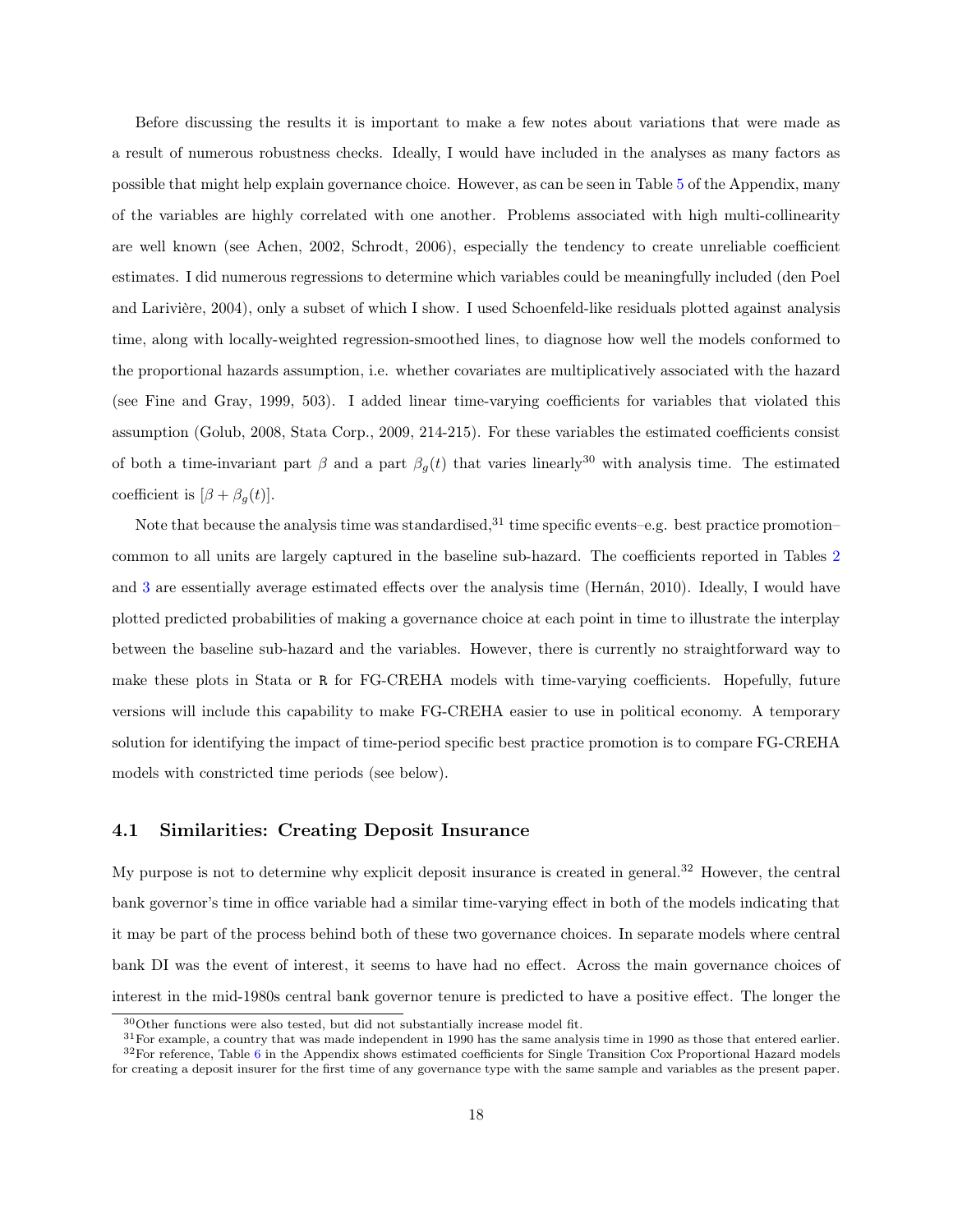|                           | None $\sim$ MoF               | None $\mathsf{I} > \mathsf{Ind}$ . |
|---------------------------|-------------------------------|------------------------------------|
| Democracy (UDS)           |                               | tvc $(+ to -)$                     |
| New Democracy             |                               |                                    |
| <b>Banking Crisis</b>     |                               |                                    |
| Deposit Bank Assets/GDP   | tvc $(-\mathrm{to} +)$ or $+$ |                                    |
| Peer Region, by type      |                               |                                    |
| Capital Openness (KAOPEN) | tvc $(-\mathrm{to} +)$        |                                    |
| IMF Stand-by              |                               |                                    |
| $EU$ (from 1994)          |                               |                                    |
| GDP/Capita                |                               |                                    |
| CBG Tenure                | tvc $(+ to -)$                | tvc (                              |

Table 1: Summary Comparison of Estimated Covariate Effects.

Note: the direction (sign) of the effect is only shown if they were consistently significant at at least the  $10\%$  level. tvc indicates a time-varying coefficient, i.e. switches sign over the course of the analysis. The order of the direction over time is shown

in parentheses.

central bank governor was in office, the more likely it was that explicit deposit insurance controlled either by the MoF or a independent entity would be created. However, beginning in the 1990s this reversed. The longer the tenure, the less likely it was that deposit insurance controlled by one of these entities would be created. It is initially unclear why this might be and is beyond the scope of my paper.

### 4.2 Differences: Governance Choice

Despite this similarity, most significant effects varied between the two models, suggesting that they influenced governance choice.

Democracy Democracy, as measured by the posterior mean of the Unified Democracy Score, seems to have had no effect on whether or not a country gave control to the ministry of finance. Its effect on creation of independent DI went from positive in the early part of the analysis period to weakly negative around the year 2000. New democracies were less likely to create MoF DI than older democracies and other regimes. The reverse effect was found for independent deposit insurance, in line with the hypothesis that democracies are more likely to delegate deposit insurance in an attempt to minimise moral hazard.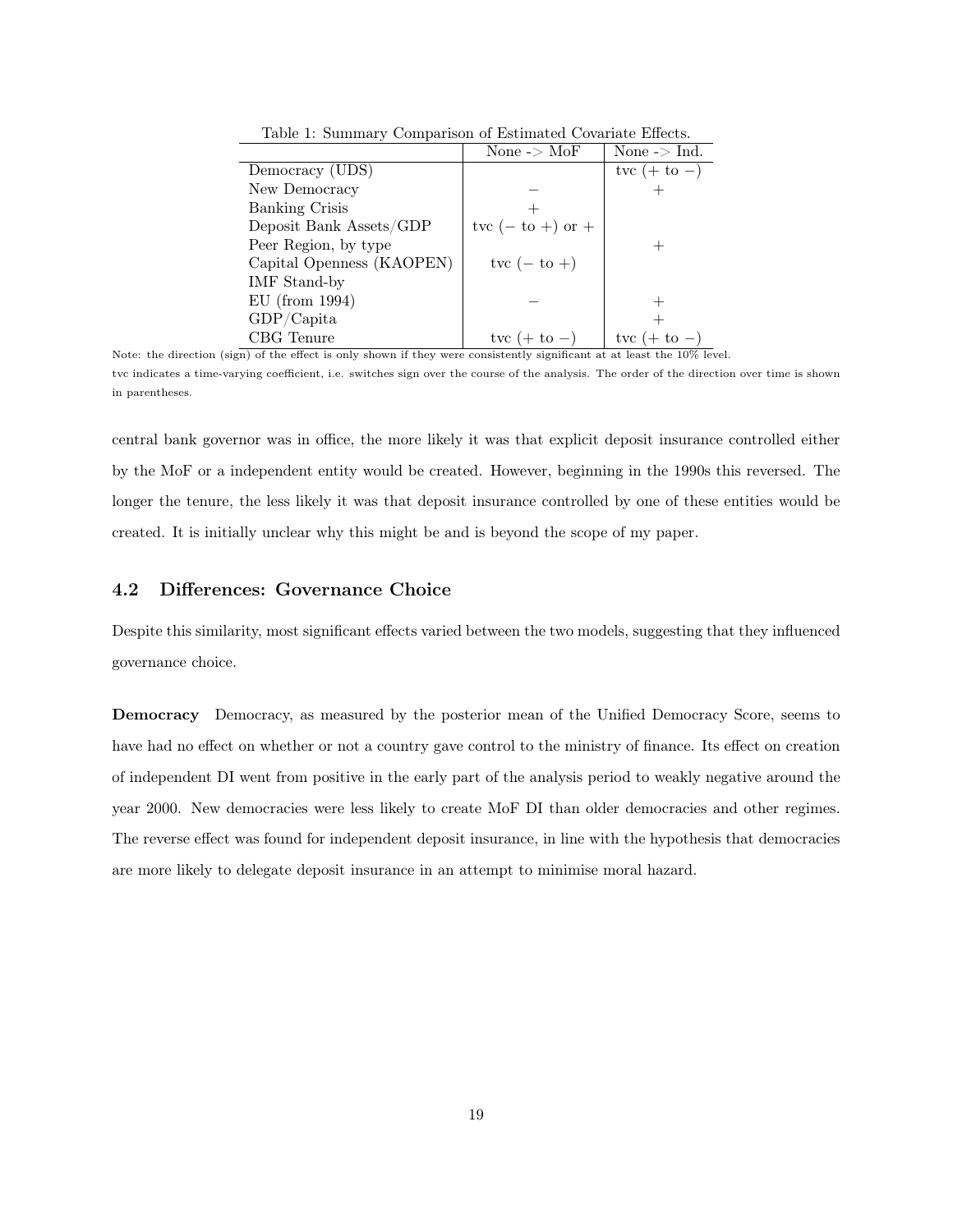| Variable                                              | A1                                  | A2                      | A3                                  | A4                      | A5                                  | A6                                  | A7                                   | A8                                  | A9                                  | כ-<br>A10               | A11                             |
|-------------------------------------------------------|-------------------------------------|-------------------------|-------------------------------------|-------------------------|-------------------------------------|-------------------------------------|--------------------------------------|-------------------------------------|-------------------------------------|-------------------------|---------------------------------|
| Democracy (UDS)                                       |                                     | 0.227<br>(0.401)        |                                     |                         |                                     |                                     |                                      |                                     |                                     |                         |                                 |
| New Democracy                                         |                                     |                         | $-21.167***$<br>(0.620)             |                         |                                     |                                     |                                      |                                     |                                     |                         | $-19.197***$<br>(1.157)         |
| DB Assets/GDP                                         |                                     |                         |                                     | $-0.016$<br>(0.010)     |                                     |                                     |                                      |                                     |                                     | $-0.013$<br>(0.014)     | $0.013**$<br>(0.005)            |
| Crisis Dummy                                          |                                     |                         |                                     |                         | $1.645**$<br>(0.823)                |                                     |                                      |                                     | $1.537*$<br>(0.814)                 | 1.597*<br>(0.905)       | $2.706***$<br>(0.720)           |
| Regional Peer SE (MoF)                                |                                     |                         |                                     |                         |                                     | $0.096*$<br>(0.052)                 |                                      |                                     |                                     |                         | 0.046<br>(0.070)                |
| Capital Openness (KAOPEN)                             |                                     |                         |                                     |                         |                                     |                                     | $-7.091***$<br>(2.546)               |                                     |                                     |                         | $-8.173***$<br>(2.997)          |
| IMF Stand-by                                          |                                     |                         |                                     |                         |                                     |                                     |                                      | $1.226*$<br>(0.707)                 | 1.048<br>(0.785)                    | 1.283<br>(0.914)        |                                 |
| $EU$ (from 1994)<br>GDP/Capita                        | $-12.184***$<br>(1.323)<br>$-0.130$ | $-14.133***$<br>(1.171) | $-12.131***$<br>(1.332)<br>$-0.136$ | $-13.980***$<br>(1.154) | $-14.179***$<br>(1.471)<br>$-0.067$ | $-11.485***$<br>(1.274)<br>$-0.126$ | $-12.665***$<br>(1.235)<br>$-0.125*$ | $-12.850***$<br>(1.118)<br>$-0.065$ | $-14.279***$<br>(1.223)<br>$-0.005$ | $-14.998***$<br>(1.287) | $-15.146***$<br>(1.215)         |
| CBG Tenure                                            | (0.088)<br>0.353                    | 0.371                   | (0.087)<br>0.318                    | 0.282                   | (0.103)<br>0.271                    | (0.077)<br>0.331                    | (0.069)<br>$0.460*$                  | (0.078)<br>0.267                    | (0.072)<br>0.225                    | 0.173                   | 0.342                           |
|                                                       | (0.262)                             | (0.251)                 | (0.278)                             | (0.272)                 | (0.228)                             | (0.245)                             | (0.244)                              | (0.255)                             | (0.251)                             | (0.252)                 | (0.229)                         |
| <b>Time Interactions</b><br>Capital Openness (KAOPEN) |                                     |                         |                                     |                         |                                     |                                     | $0.491***$                           |                                     |                                     |                         | $0.583***$                      |
| CBG Tenure                                            | $-0.191**$<br>(0.093)               | $-0.199**$<br>(0.093)   | $-0.179*$<br>(0.097)                | $-0.174*$<br>(0.089)    | $-0.144*$<br>(0.077)                | $-0.183**$<br>(0.088)               | (0.170)<br>$-0.181**$<br>(0.085)     | $-0.158**$<br>(0.072)               | $-0.133**$<br>(0.063)               | $-0.113**$<br>(0.054)   | (0.211)<br>$-0.128*$<br>(0.070) |
| DB Assets/GDP                                         |                                     |                         |                                     | $0.002***$<br>(0.001)   |                                     |                                     |                                      |                                     |                                     | $0.002**$<br>(0.001)    |                                 |
| Countries at Risk                                     | 49                                  | 50                      | 49                                  | 47                      | 49                                  | 49                                  | 49                                   | 49                                  | 49                                  | 47                      | 47                              |
| No. of MoF Created                                    | 9                                   | 9                       | 9                                   | 9                       | 9                                   | 9                                   | 9                                    | 9                                   | 9                                   | 9                       | 9                               |
| Pseudo log-likelihood                                 | $-25.471$                           | $-26.263$               | $-24.871$                           | $-23.882$               | $-23.226$                           | $-24.409$                           | $-21.215$                            | $-24.043$                           | $-22.197$                           | $-19.342$               | $-14.764$                       |
| chi2                                                  | 197.365                             | 228.187                 | 1316.392                            | 249.775                 | 215.864                             | 195.558                             | 281.116                              | 247.356                             | 238.830                             | 359.971                 | 1205.021                        |
| $\mathbf{p}$                                          | < 0.001                             | < 0.001                 | < 0.001                             | < 0.001                 | < 0.001                             | < 0.001                             | < 0.001                              | < 0.001                             | < 0.001                             | < 0.001                 | < 0.001                         |

Table 2: Fine & Gray Competing Risks Coefficients for Creating *MoF* Controlled 1st Deposit Insurer (others competing)

Standard errors in parentheses. \*/\*\*/\*\*\* at 10/5/1% significance levels. GDP/capita was dropped from models with Democracy

 (UDS) and Deposit Bank Assets/GDP due to high correlations (0.693 and 0.708 respectively). The governance quality indicatorsare not shown for the same reason. Only significant time interactions shown.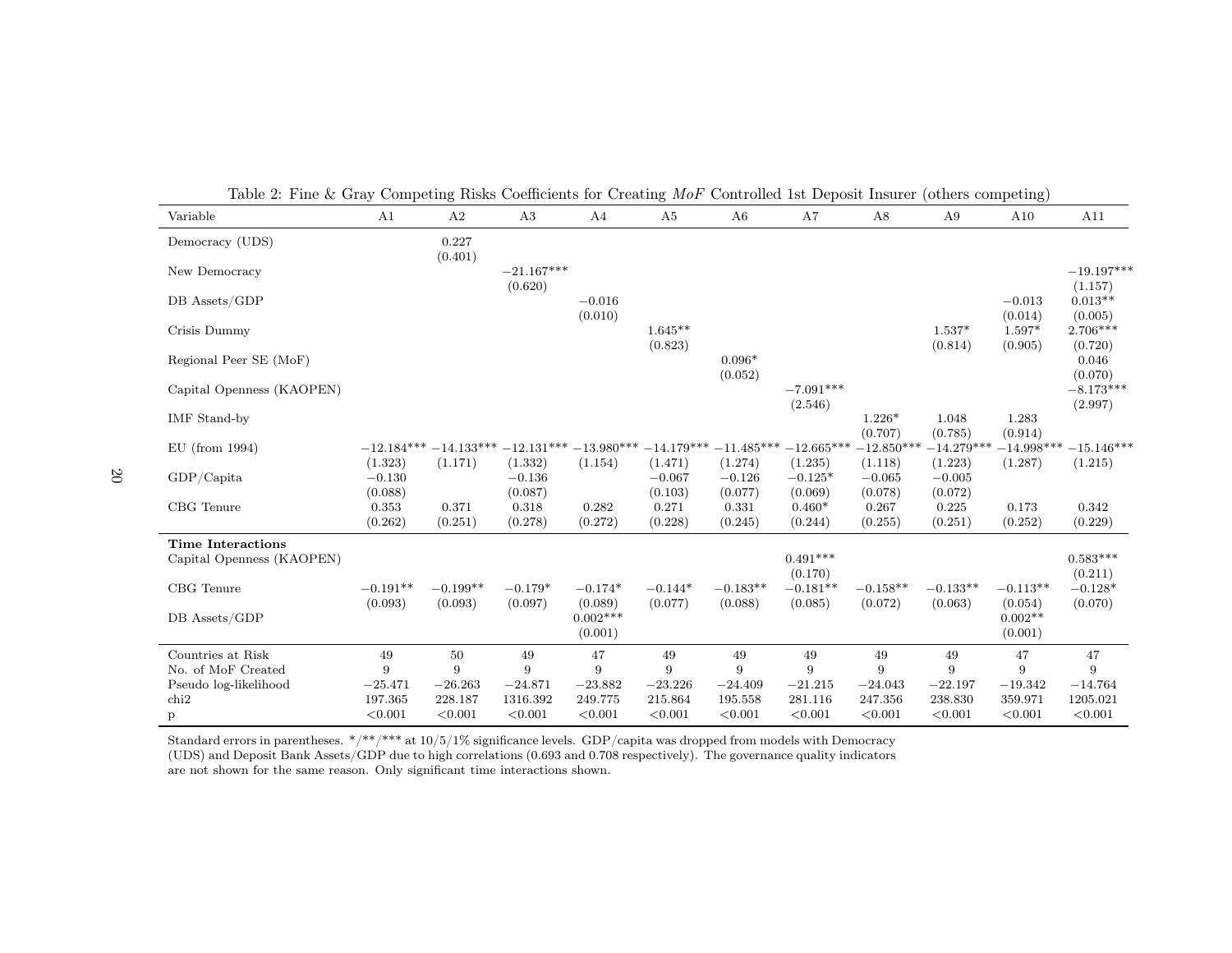Democracy's time-varying effect seems to be driven largely by Australia and New Zealand, whose major banks are subsidiaries of Australian banks. These were the only two countries in the sample with UDS scores greater than 1.5 after 2002 that had not created some type of explicit DI.<sup>33</sup> Unobserved factors may have influenced their choices not to create explicit DI overall. Once I accounted for the 'Oceania effect', it seems that democracies generally did prefer delegating deposit insurance governance. For example, when I limited the sample to the years 1984 to 2000, the time-varying coefficient was no longer significant.<sup>34</sup>

Deposit Bank Assets/GDP The size of the banking sector relative to the economy appears to have had little impact on whether or not an independent insurer was created. Depending on the set of other covariates included in the model, the relative size of the deposit banking sector had a slight time-varying effect–almost negative to no effect in the first few observation years and then positive–or was simply positive, as in the 'garbage can' MoF model. This suggests some weak evidence for the hypothesis that, in order for guarantees to be credible in countries with large banking sectors, decision-makers choose to have them directly linked to the public budget.

Banking Crises Also in line with the related MoF governance credibility hypothesis, countries experiencing banking crises were more likely to create their first deposit insurer controlled by the ministry of finance. There appears to be no effect of crisis on delegating control, providing evidence against the idea that actors in crises reached for best practice governance ideas. The obviously high functional cost of guaranteeing deposits during a banking crisis may simply make recommendations for independence seem implausible in these circumstances, no matter how well they are promoted.

<sup>&</sup>lt;sup>33</sup> Australia introduced a temporary guarantee program in response to the recent global crisis. New Zealand created a voluntary program in 2008.

 $34$ Hernán (2010) refers to this issue as period-specific selection-bias.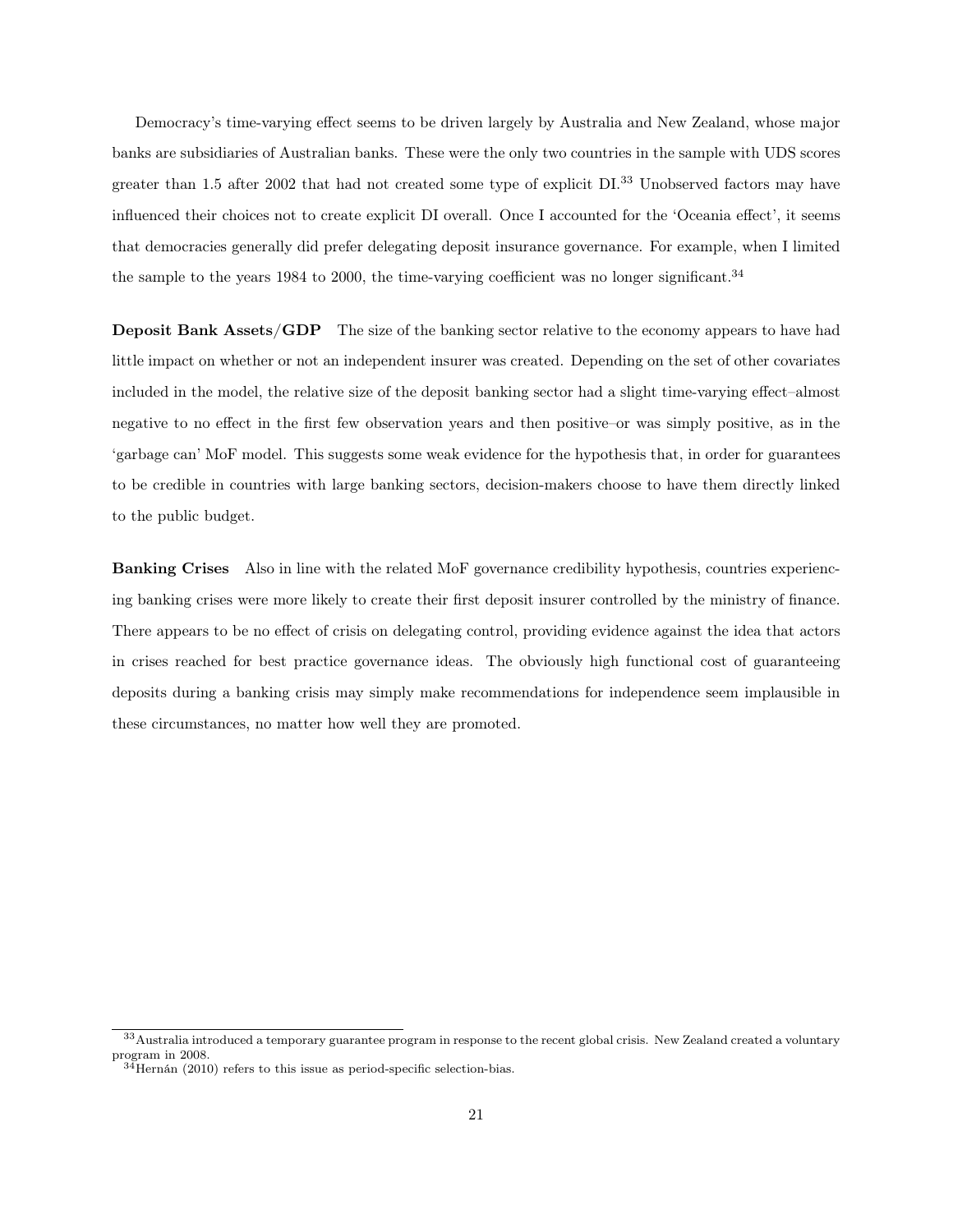| Variable                  | B1                              | $\rm B2$               | B3                               | B4                    | B5                              | B6                    | B7                              | B8                              | B9                              | <b>B10</b>                     |
|---------------------------|---------------------------------|------------------------|----------------------------------|-----------------------|---------------------------------|-----------------------|---------------------------------|---------------------------------|---------------------------------|--------------------------------|
| Democracy (UDS)           |                                 | $2.222***$             |                                  |                       |                                 |                       |                                 |                                 |                                 | $2.335***$                     |
| New Democracy             |                                 | (0.552)                | $1.503**$<br>(0.617)             |                       |                                 |                       |                                 |                                 |                                 | (0.746)<br>$0.890*$<br>(0.530) |
| DB Assets/GDP             |                                 |                        |                                  | 0.000                 |                                 |                       |                                 |                                 |                                 |                                |
| Crisis Dummy              |                                 |                        |                                  | (0.006)               | 0.766<br>(0.513)                |                       |                                 |                                 | 0.792<br>(0.499)                |                                |
| Regional Peer SE (Ind.)   |                                 |                        |                                  |                       |                                 | $0.059***$<br>(0.019) |                                 |                                 |                                 | $0.036*$<br>(0.019)            |
| Capital Openness (KAOPEN) |                                 |                        |                                  |                       |                                 |                       | $-0.357$<br>(0.248)             |                                 |                                 |                                |
| <b>IMF</b> Stand-by       |                                 |                        |                                  |                       |                                 |                       |                                 | $-0.687$<br>(0.763)             | $-0.746$<br>(0.761)             |                                |
| $EU$ (from 1994)          | $2.000**$                       | $2.104**$              | $1.611**$                        | $2.694***$            | $1.835**$                       | $1.764**$             | $1.916**$                       | $2.009**$                       | $1.831**$                       | $1.648*$                       |
| $GDP/C$ apita             | (0.805)<br>$0.072***$           | (0.818)                | (0.734)<br>$0.095***$            | (0.679)               | (0.779)<br>$0.086***$           | (0.722)               | (0.837)<br>$0.110***$           | (0.782)<br>$0.064**$            | (0.754)<br>$0.078***$           | (0.864)                        |
| CBG Tenure                | (0.027)<br>$0.157**$<br>(0.064) | $0.173**$<br>(0.069)   | (0.028)<br>$0.179***$<br>(0.068) | $0.162**$<br>(0.072)  | (0.028)<br>$0.142**$<br>(0.063) | $0.186***$<br>(0.070) | (0.040)<br>$0.144**$<br>(0.058) | (0.027)<br>$0.155**$<br>(0.063) | (0.028)<br>$0.139**$<br>(0.061) | $0.189**$<br>(0.078)           |
| <b>Time Interactions</b>  |                                 |                        |                                  |                       |                                 |                       |                                 |                                 |                                 |                                |
| Democrary (UDS)           |                                 | $-0.144***$<br>(0.039) |                                  |                       |                                 |                       |                                 |                                 |                                 | $-0.144***$<br>(0.050)         |
| CBG Tenure                | $-0.024***$<br>(0.009)          | $-0.026***$<br>(0.010) | $-0.028***$<br>(0.010)           | $-0.026**$<br>(0.011) | $-0.022**$<br>(0.009)           | $-0.029**$<br>(0.012) | $-0.023***$<br>(0.008)          | $-0.025***$<br>(0.009)          | $-0.022***$<br>(0.009)          | $-0.031**$<br>(0.013)          |
| Countries at Risk         | 49                              | 49                     | 49                               | 47                    | 49                              | 50                    | 49                              | 49                              | 49                              | 50                             |
| No. of MoF Created        | 18                              | 18                     | 18                               | 17                    | 18                              | 18                    | 18                              | 18                              | 18                              | 18                             |
| Pseudo log-likelihood     | $-55.156$                       | $-50.100$              | $-53.021$                        | $-53.871$             | $-54.103$                       | $-54.549$             | $-53.892$                       | $-54.717$                       | $-53.586$                       | $-48.846$                      |
| chi <sub>2</sub>          | 27.660                          | 35.067                 | 26.533                           | 19.818                | 33.760                          | 27.381                | 31.179                          | 31.949                          | 44.616                          | 32.830                         |
| $\mathbf{p}$              | < 0.001                         | < 0.001                | < 0.001                          | 0.001                 | < 0.001                         | < 0.001               | < 0.001                         | < 0.001                         | < 0.001                         | < 0.001                        |

Table 3: Fine & Gray Competing Risks Coefficients for Creating *Specialised & Independently* Controlled 1st Deposit Insurer (others competing)

Standard errors in parentheses. \*/\*\*/\*\*\* at 10/5/1% significance levels. GDP/capita was dropped from models with Unified<br>Democracy Score and Deposit Bank Assets/GDP due to high correlations (0.693 and 0.708 respectively). quality indicators are not shown for the same reason. Only significant time interactions shown.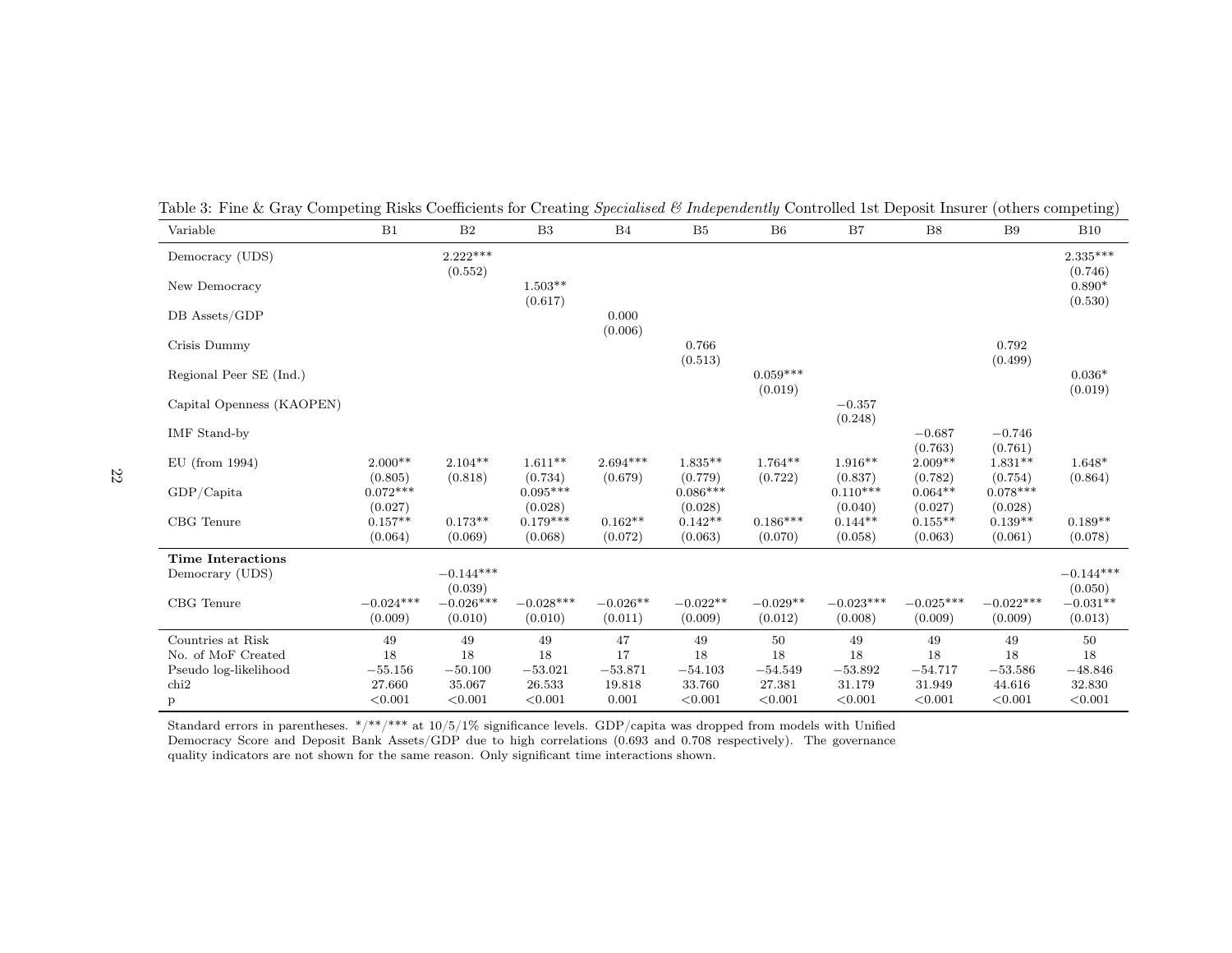Peer Diffusion Though the results do not provide support for the crisis diffusion hypothesis, they do weakly suggest that regional peers can influence governance choices. First, though EU legislation did not enforce a specific governance type, (just that explicit DI be created,) being an EU member or candidate country seems to consistently have had both a positive effect on decisions to delegate governance and a negative effect on placing control in the MoF. Second, the proportion of regional peers with independent DI also had a positive effect on delegation choices, even when controlling for EU status. Conversely, the proportion of peers with MoF-controlled DI does not appear to have had an effect on that governance choice. I conducted separate analyses within the observation period 1984-1993 with the regional peer and general EU member/candidate country variables to make sure that the estimated effects were actually related to the mid-1990s recommendations, rather than a general effect based on some other process. In the pre-1994 analysis, the variables had no effect on governance choices. By examining the time-period specific "biases" in the sample (Hernán, 2010) rather than just average effects, I find that simple peer learning or some other time-independent regional effects are insufficient explanations. Regional proximity and organisations appear to interact with recommendations to influence policy choices.

Competition The capital openness variable had no impact on delegation decisions, and had a time-varying effect on creating MoF-controlled guarantees. It had a small negative effect until later in the observation period, when it became positive. This provides some weak evidence against the competition hypothesis, and suggests that there may be no association between competition and governance choice in general. Note that these results are not conclusive given the incomplete operationalisation of the variable. Nonetheless, it does seem that having a more internationally open financial system, i.e. one more prone to international deposit banking competition, did not impact DI governance choices. This may be because countries simply compete for deposits on other factors. For example, Switzerland competes on taxation. Iceland before the 2008/09 crisis competed on interest rates.

IMF Coercion Though the IMF may have been important in promoting explicit DI and independence in general, there is little evidence from these models that it directly coerced countries to adopt a particular governance style, even the best practice style they promoted. This finding was especially strong when I included banking crises in the analysis.<sup>35</sup> It may have been that IMF stipulations in stand-by agreements were inconsequential, since MoF-controlled deposit insurance would have been created regardless. This result does not necessarily indicate that the IMF was not an important force in DI governance trends, just that

<sup>35</sup>Surprisingly, the two are not very highly correlated in the sample.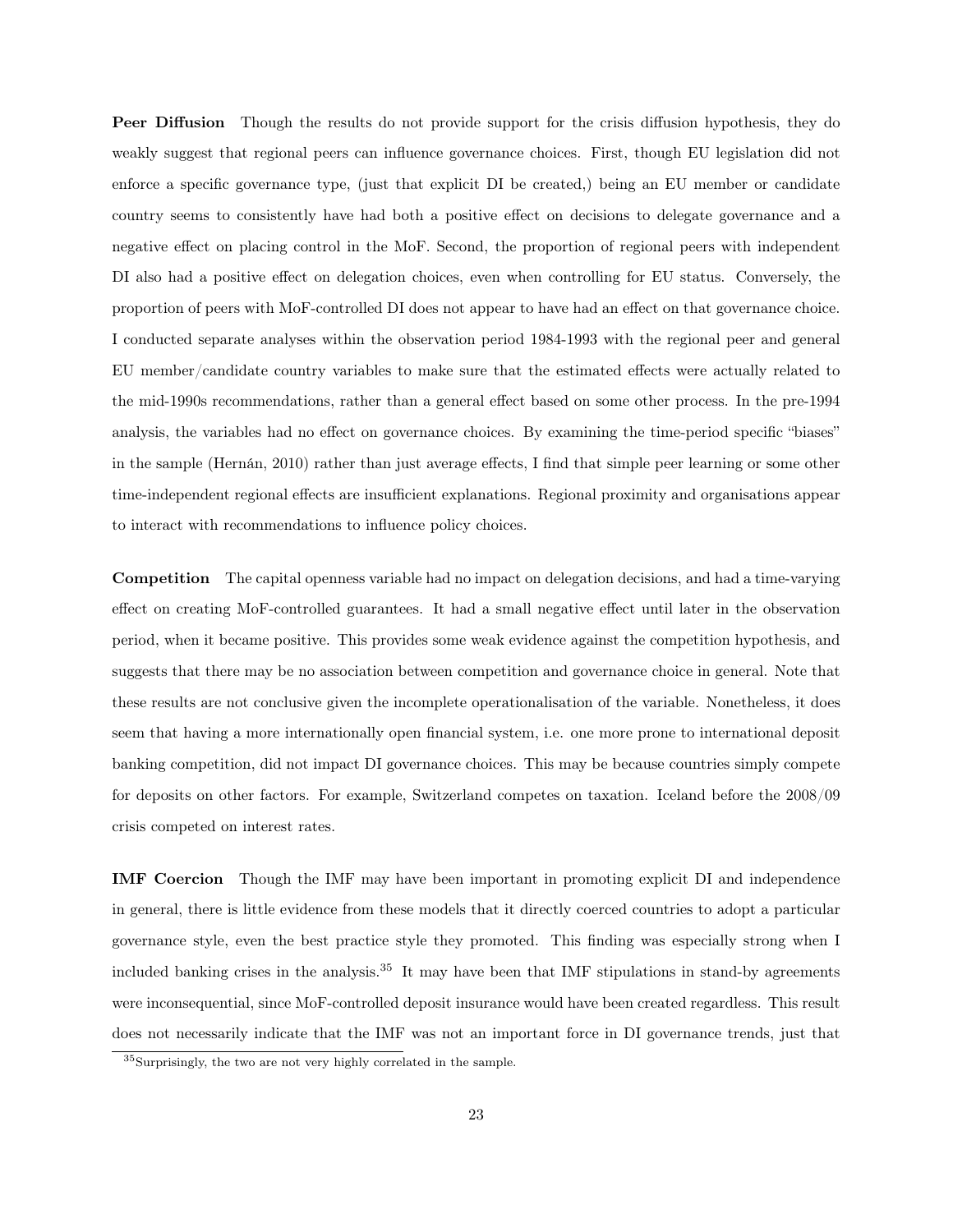this influence did not work through coercing countries during instability.

## Discussion

In this paper I have tried to understand why countries converged on independently governed deposit insurance over the past 20 years. In order to do this, I have also make an important methodological contribution to policy diffusion studies by demonstrating how FG-CREHA can be used to understand decisions in complex choice environments.

FG-CREHA has allowed me to identify a number of possible reasons why countries converged on independent DI between the mid-1990s and at least 2007. I found some evidence that independence in new insurers was partially diffused through a regional peer learning process that interacted with best practice recommendations. FG-CREHA enabled the identification of a possible positive relationship between regional peer governance type adoption and best practice independence ideas. The more formalised EU peer group effect was consistently strong. It is fairly conclusive from this evidence that a simple emulation process did not drive DI governance adoption practices, otherwise the positive relationships would have been more consistently observed across the governance types. By pinpointing the time correlation between when independence recommendations were made and when peer adoption trends began in all regions besides North America, I can suggest that recommendations helped initiate the peer learning process. Recommendations seem to have acted as a catalyst for peer learning. This is also likely part of the explanation for why we observe countries converging on independent DI from the mid-1990s.

FG-CREHA enabled me to show how domestic functional factors affected convergence patterns. The increase in the number of democracies in the late 1980s and early 1990s may have helped cause the observed convergence, since democracies and especially new democracies, appear to be more likely to delegate than countries with other regime types. This is possibly due to electoral incentives to mitigate public costs, therefore mitigating moral hazard. These results are slightly puzzling in light of the regional peer findings. Is it that actors did objectively know that independent DI reduced moral hazard and helped prevent crises throughout the period? This seems doubtful, given the scarcity of non-ambiguous empirical evidence. The fact that I found some evidence for both hypotheses should not actually be that surprising. Both are based on exaggerated and unrealistic assumptions about actors' beliefs and knowledge. In reality, actors don't have perfect information about how deposit insurance governance will achieve electorally conditioned goals. Equally, they are also not totally ignorant of the effects of governance style in the absence of an IMF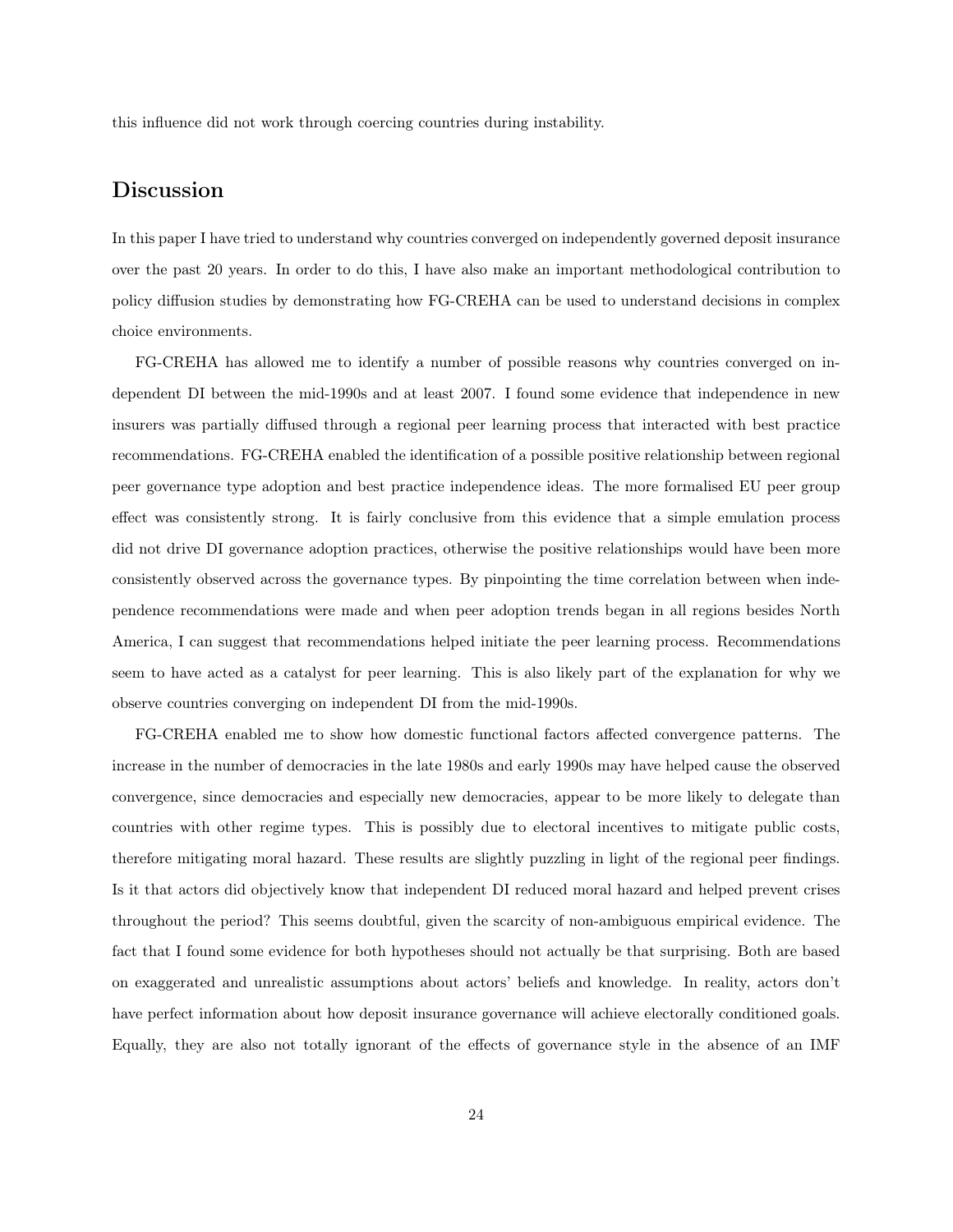recommendation or peer evidence.

It is also probably unrealistic to ascribe the democracy findings entirely to Rosas' domestic functional concerns. Linos (2011) has shown how democratic electorates themselves can be influenced by recommendations and learn from regional peer and major country examples. This creates incentives for democratic decision-makers to adopt promoted policies and policies adopted by regional peers and prominent countries, such as the United State's independent FDIC.

Crisis seems to have dampened the spread of independence in new insurers. During a banking crisis the main problem for new insurance programs is demonstrating an ability to actually honour guarantees. Because honouring guarantees could potentially be very costly, new deposit insurance programs tend to be more credible if directly backed by the national budget via MoF control. Crises, rather than promoting the adoption of general best practice ideas, may actually inhibit them when high and immediate contingent liabilities are apparent. No matter how well delegation is promoted, the sheer cost of a new deposit insurance scheme makes any new independent program implausible during a crisis. This suggests we need to at least qualify claims that countries adopt policies for socially diffused reasons (see in particular McNamara, 2002) when high and obvious fiscal costs are involved.

It is important to note a major limitation of my research. Since only about six percent of countries had changed governance in existing insurers, governance and deposit insurance creation choices are effectively tied together for empirical purposes. It is currently very difficult to separate out any complex interactions leading to both governance and insurance creation choices. I am limited to identifying explicitly different results across competing risks models. However, this would be a limitation of any research on variation in new institutional types. Nonetheless, I have made an important step in expanding our ability to examine policy choices in complex environments through FG-CREHA. Doing so will enable future researchers to examine convergence and variations in new policies and other institutions.

## References

- Achen, Christopher H. 2002. "Toward a New Political Methodology: Microfoundations and ART." *Annual Review of Political Science* 5:423–450.
- Bakoyannis, Giorgos and Giota Touloumi. 2011. "Practical methods for competing risks data: A review." *Statistical Methods in Medical Research* 0(0):1–16.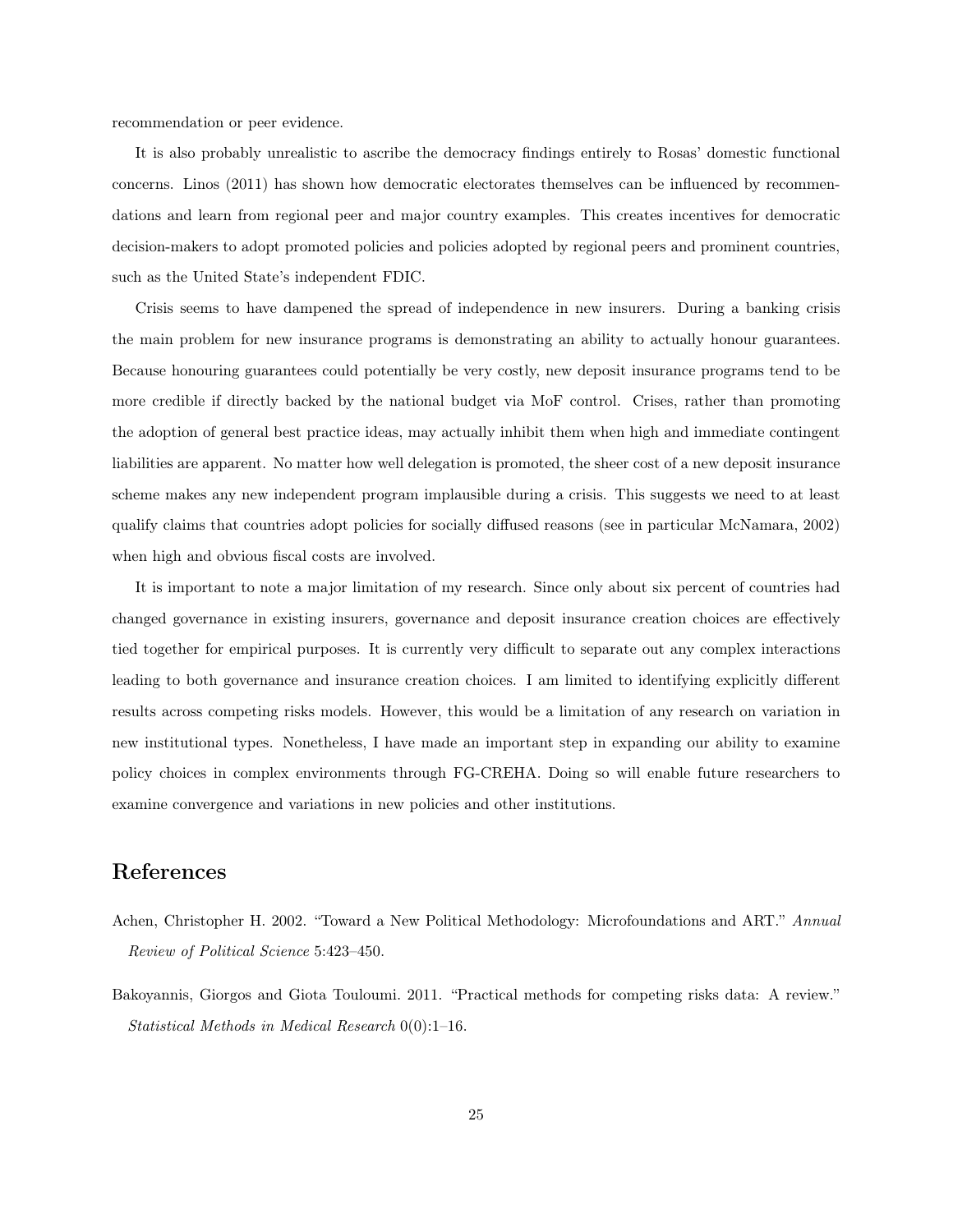- Beck, Thortsen and Asli Demirgüç-Kunt. 2009. Financial Institutions and Markets Across Countries and Over Time: Data and Analysis. World Bank Policy Research Working Paper 4943 World Bank.
- Blyth, Mark. 2002. *Great Transformations: Economic Ideas and Institutional Change in the Twentieth Century*. Cambridge: Cambridge University Press.
- Box-Steffensmeier, Janet M. and Bradford S. Jones. 2004. *Event History Modeling: A Guide for Social Scientists*. Cambridge: Cambridge University Press.
- Brooks, Sarah M. 2005. "Interdependent and Domestic Foundations of Policy Change: The Diffusion of Pension Privatization Around the World." *International Studies Quarterly* 49:273–294.
- Brooks, Sarah M. 2007. "When Does Diffusion Matter? Explaining the Spread of Structural Pension Reforms Across Nations." *Journal of Politics* 69(3):701–715.
- Chwieroth, Jeffrey. 2010. *Capital Ideas: The IMF and the Rise of Financial Liberalization*. Princeton: Princeton University Press.
- Cleves, Mario, William W. Gould, Roberto G. Guitierrez and Yulia Marchenko. 2004. *An Introduction to Survival Analysis Using Stata*. 1st ed. College Station, TX: Stata Press.
- Cox, D.R. 1972. "Regression Models and Life Tables." *Journal of the Royal Statistical Society Series B* 34(2):187–220.
- Demirgüç-Kunt, Asli, Baybars Karacaovali and Luc Laeven. 2005. "Deposit Insurance around the World: A Comprehensive Database." pdf and Excel.

URL: *http: // go. worldbank. org/ KXEZESCGJ0*

- Demirgüç-Kunt, Asli, Edward J. Kane and Luc Laeven. 2008. "Determinants of deposit-insurance adoption and design." *Journal of Financial Intermediation* 17:407–438.
- Demirgüç-Kunt, Asli and Edward Kane. 2002. "Deposit Insurance Around the Globe: Where Does it Work?" *The Journal of Economic Perspectives* 16(2):175–195.
- Demirgüç-Kunt, Asli and Enrica Detragiache. 2002. "Does Deposit Insurance Increase Banking System Stability? An Empirical Investigation." *Journal of Monetary Economics* 47(7):1373–1406.
- den Poel, Dirk Van and Bart Larivière. 2004. "Customer Attrition Analysis for Financial Services Using Proportional Hazard Models." *European Journal of Operational Research* 157(1):196–217.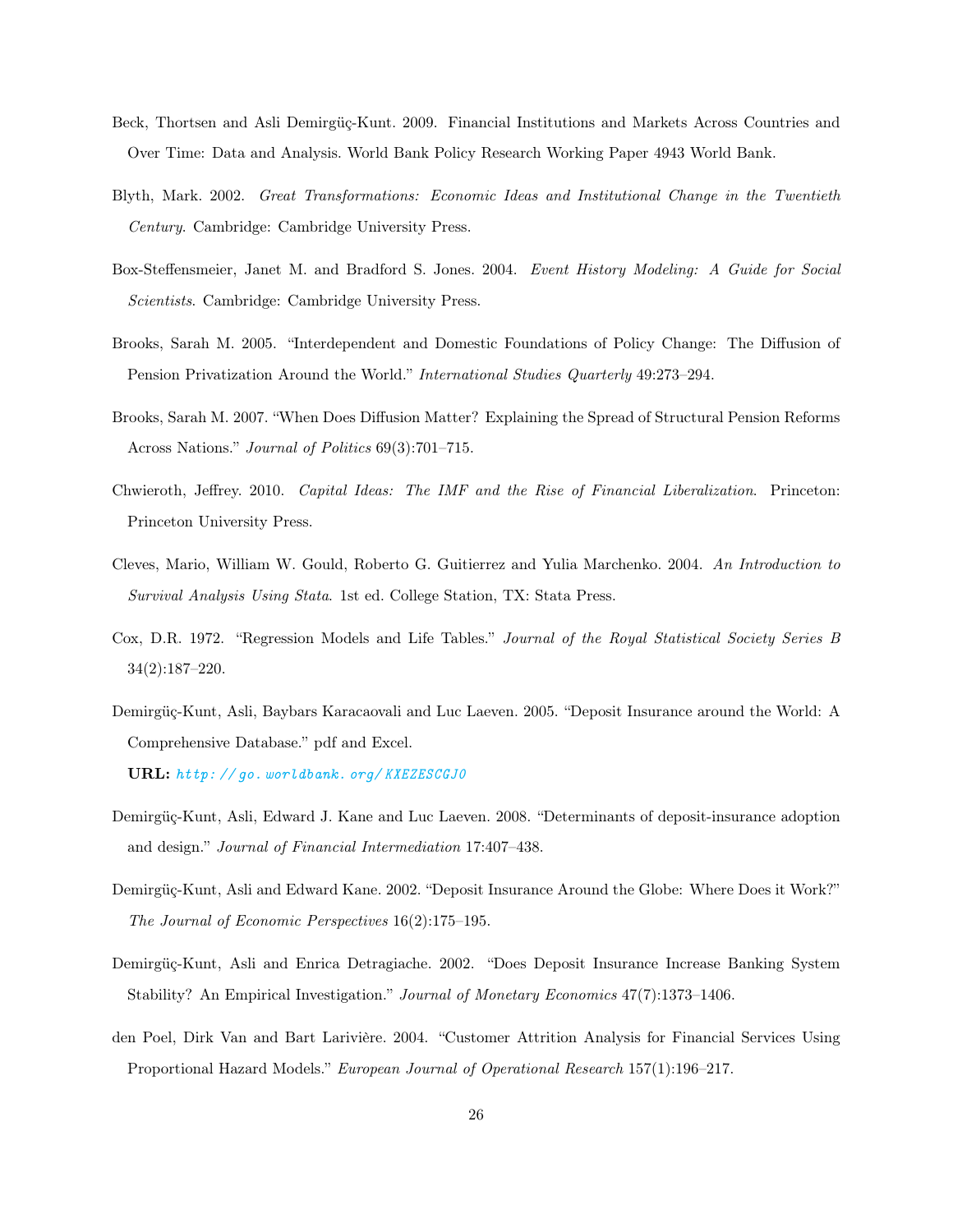- Diamond, Douglas W. and Philip H. Dybvig. 1983. "Bank Runs, Deposit Insurance, and Liquidity." *Journal of Political Economy* 91(3):401–419.
- Dreher, Axel. 2006. "IMF and Economic Growth: The Effects of Programs, Loans, and Compliance with Conditionality." *World Development* 34(5):769–788.
- Dreher, Axel, Jan-Egbert Strum and Jakob de Haan. 2008. "Does High Inflation Cause Central Bankers to Lose Their Job? Evidence Based on A New Data Set." *European Journal of Political Economy* 24(4):778– 787.
- Dreher, Axel, Jan-Egbert Strum and Jakob de Haan. 2010. "When is a Central Bank Governor Replaced? Evidence based on a new data set." *Journal of Macroeconomics* 32:766–781.
- Elkins, Zachary, Andrew T. Guzman and Beth A. Simmons. 2006. "Competing for Capital: The Diffusion of Bilateral Investment Treaties, 1960-2000." *International Organization* 60:811–846.
- Fine, Jason P. and Robert J. Gray. 1999. "A Proportional Hazards Model for the Subdistribution of a Competing Risk." *Journal of the American Statistical Society* 94(446):496–509.
- Friedman, Milton and Anna Schwartz. 1963. *A Monetary History of the United States, 1867-1960*. Princeton University Press.
- Garcia, Gillian. 1996. Deposit Insurance: Obtaining the Benefits and Avoiding the Pitfalls. IMF Working Paper WP/96/83 IMF.
- Garcia, Gillian. 1997. "Protecting Bank Deposits." *Economic Issues* 9:1–20.
- Garcia, Gillian G. H. 1999. Deposit Insurance: A Survey of Actual and Best Practice. Working Paper WP/99/54 International Monetary Fund Washington, DC: .
- Garcia, Gillian G.H. 2000. "Deposit Insurance and Crisis Management." *IMF Working Paper* 1(3).
- Gilardi, F. and K. Füglister. 2008. "Empirical Modeling of Policy Diffusion in Federal States: The Dyadic Approach." *Swiss Political Science Review* 14(3):413–430.
- Gilardi, Fabrizio. 2005. "The Institutional Foundations of Regulatory Capitalism: The Diffusion of Independent Regulatory Agencies in Western Europe." *The Annals of the American Academy of Political and Social Science* 598:84–101.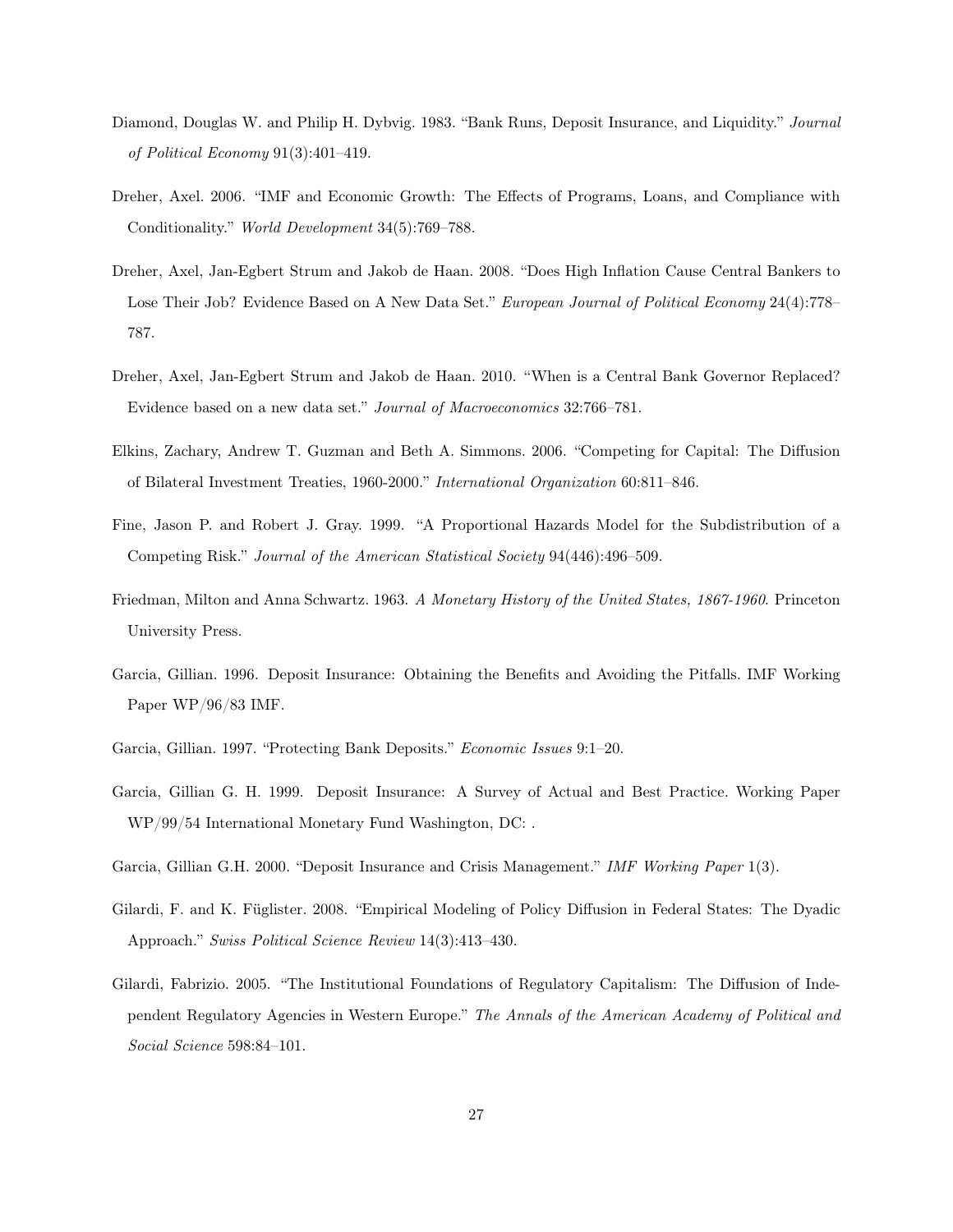- Golub, Jonathan. 2008. *The Oxford Handbook of Political Methodology*. Oxford: The Oxford University Press chapter Survival Analysis, pp. 530–546.
- Grossman, Richard S. 1992. "Deposit Insurance, Regulation, and Moral Hazard in the Thrift Industry: Evidence from the 1930's." *The American Economic Review* 82(4):800–821.
- Hernán, Miguel A. 2010. "The Hazards of Hazard Ratios." *Epidemiology* 21(1):13–15.
- Honaker, James, Gary King and Matthew Blackwell. 2010. *Amellia II: A Program for Missing Data*. 1.2-17 ed. http://gking.harvard.edu/amelia/.
- ICRG. 2009. "The International Country Risk Guide Researcher's Dataset." LSE Data Library.
- IDB. 2004. *Unlocking Credit: The Quest for Deep and Stable Bank Lending*. Washington, DC: Inter-American Development Bank.
- Insättningsgarantin. 2010. "Organisation." Website. Date Accessed: 17 August 2010.

URL: *https: // www. insattningsgarantin. se/ en/ Om-verksamheten/ Relation-till-riksgalden/*

- Ito, Hiro and Menzie Chinn. 2008. "A New Measure of Financial Openness." *Journal of Comparative Policy Analysis* 10(3):309–322.
- Jones, Bradford S. and Regina P. Branton. 2005. "Beyond Logit and Probit: Cox Duration Models of Single, Repeating, and Competing Events for State Policy Adoption." *State Politics & Policy Quarterly* 5(4):420–443.
- Kaufman, George G. 1994. "Bank Contagion: A Review of the Theory and Evidence." *Journal of Financial Services Research* 8(2):123–150.
- Kydland, Finn E. and Edward C. Prescott. 1977. "Rules Rather than Discretion: The inconsistency of optimal plans." *Journal of Political Economy* 85(3):473–491.
- Laeven, Luc and Fabian Valencia. 2008. "The Use of Blanket Guarantees in Banking Crises." *IMF Working Papers* (WP/08/250).
- Latouche, A., J. Beyersmann and J.P. Fine. 2007. "Comments on 'Analyzing and interpreting competing risk data'." *Statistics in Medicine* 26:3676–3680.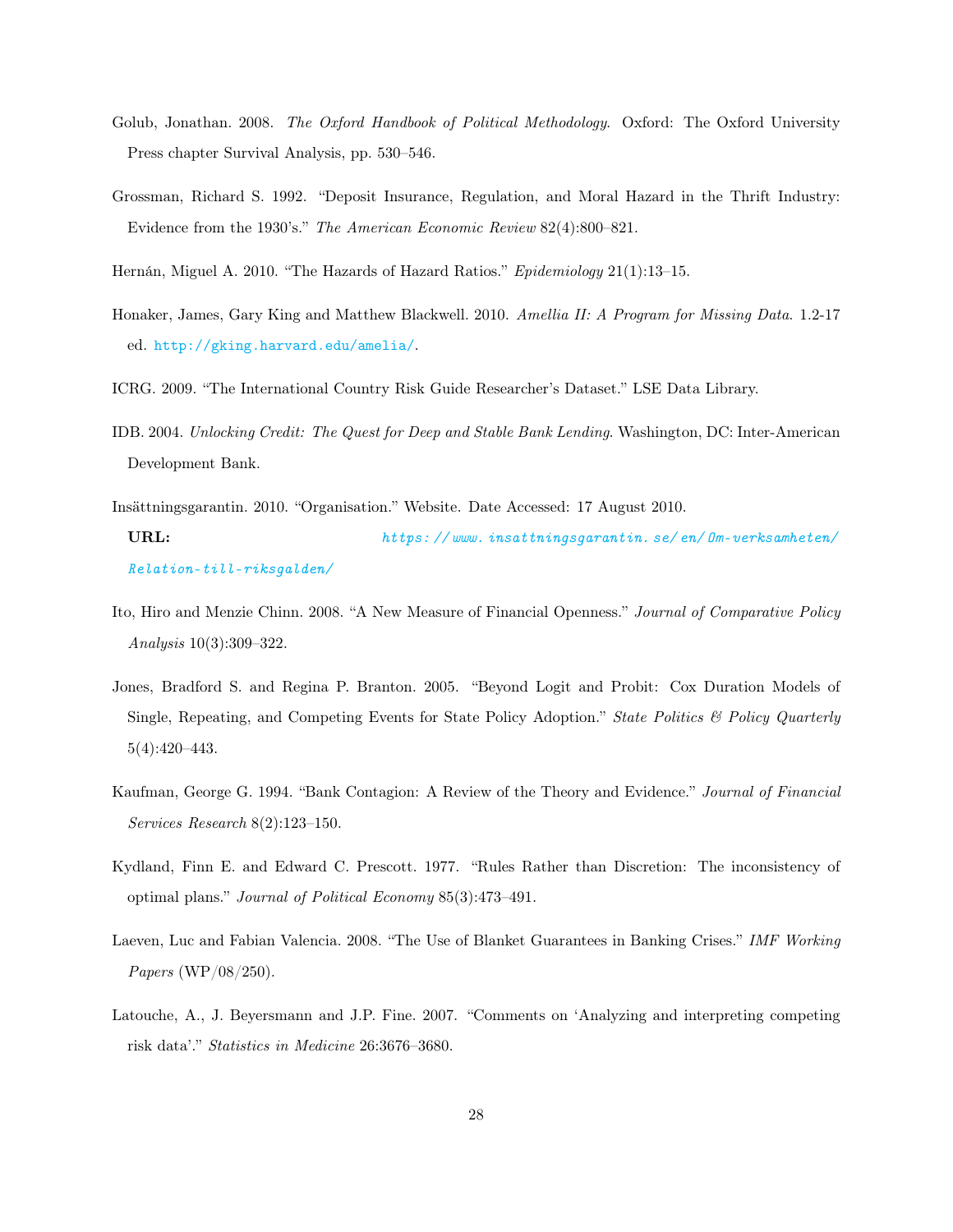- Lee, Chang Kil and David Strang. 2006. "The International Diffusion of Public-Sector Downsizing: Network Emulation and Theory-Driven Learning." *International Organization* 60:883–909.
- Linos, Katerina. 2011. "Diffusion through Democracy." *American Journal of Political Science* 55(3):678–695.

March, James G. and H.A. Simon. 1993. *Organizations*. Oxford: Blackwell.

- Marshall, Monty G. and Keith Jaggers. 2009. "Polity IV Project: Dataset Users' Manual." electronic. http://www.systemicpeace.org/polity/polity4.htm.
- Martinez Peria, Maria Solidad and Sergio L. Schmukler. 2001. "Do Depositors Punish Banks for Bad Behavior? Market discipline, deposit insurance, and banking crises." *The Journal of Finance* 56(3):1029–1051.
- McNamara, Kathleen. 2002. "Rational Fictions: Central Bank Independence and the Social Logic of Delegation." *West European Politics* 25(1):47–76.
- Meseguer, Covadonga. 2005. "Policy Learning, Policy Diffusion, and the Making of a New Order." *The ANNALS of the American Academy of Political and Social Science* 598(1):67–82.
- Milhaupt, Curtis J. 1999. "Japan's experience with deposit insurance and failing banks: Implications for financial regulatory design." *Washington University Law Quarterly* 77:399–431.
- Neumayer, Eric and Thomas Plümper. 2010. "Model Specification in the Analysis of Spatial Dependence." *European Journal of Political Research* 49(3):206–226.
- Pemstein, Daniel, Stephen A. Meserve and James Melton. 2010. "Democratic Compromise: A Latent Variable Analysis of Ten Measures of Regime Type." *Political Analysis* 18(4):426–449.
- Pintilie, Melania. 2007. "Analysing and interpreting competing risk data." *Statistics in Medicine* 26:1360– 1367.
- Powell, W.W and P.J. DiMaggio. 1991. *The New Institutionalism in Organizational Analysis*. Chicago: University of Chicago Press.
- Putter, H., M Fiocco and R.B. Geskus. 2007. "Tutorial in biostatistics: Competing risks and multi-state models." *Statistics in Medicine* 26:2389–2430.
- Reinhart, Carmen M. and Kenneth Rogoff. 2010. From Financial Crash to Debt Crisis. Working Paper 15795 NBER.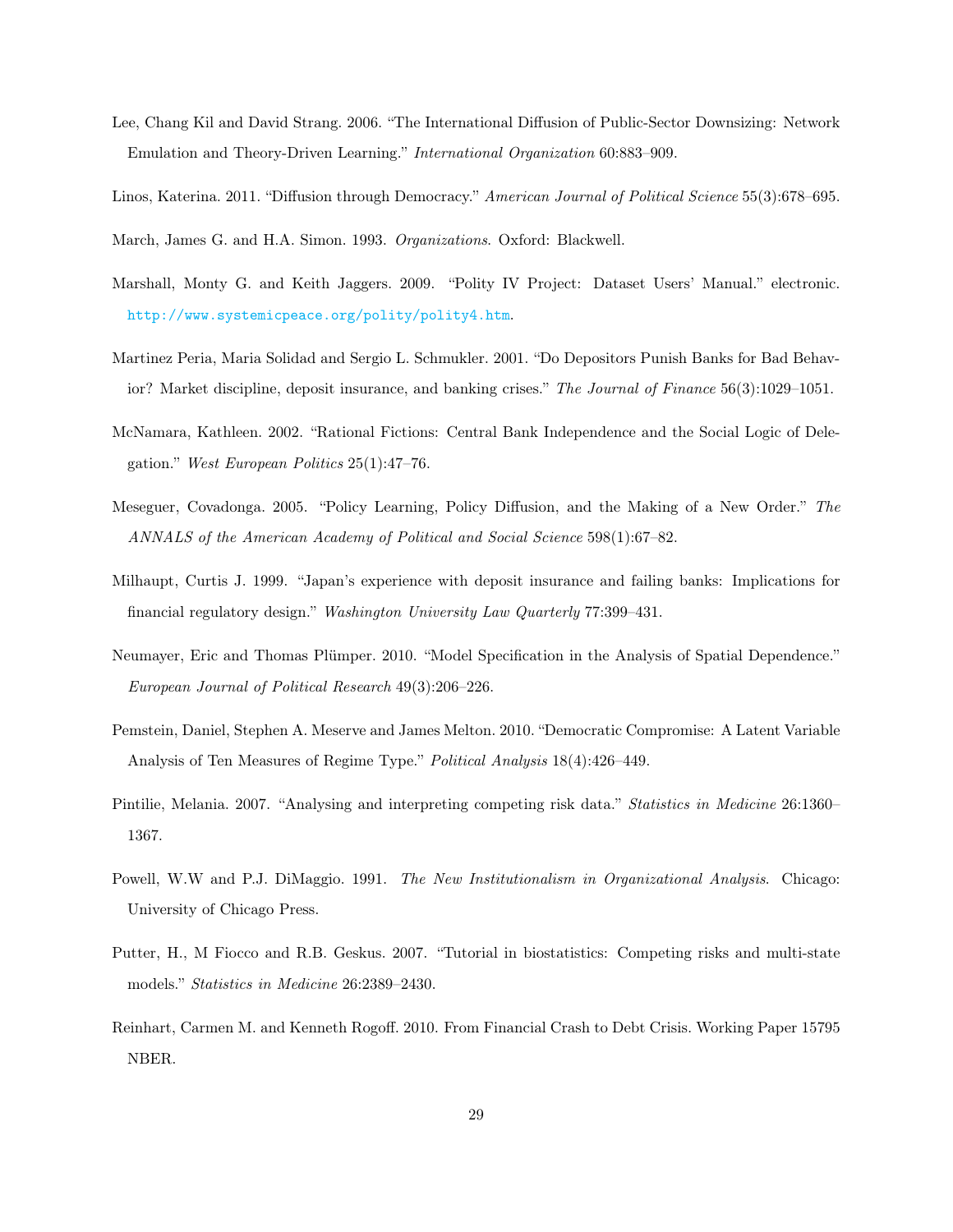- Rosas, Guillermo. 2006. "Bagehot or Bailout? An Analysis of Government Responses to Banking Crises." *American Journal of Political Science* 50(1):175–191.
- Rosas, Guillermo. 2009. *Curbing Bailouts: Bank Crises and Democratic Accountability in Comparative Perspective*. Ann Arbor: The University of Michigan Press.
- Satyanath, Shanker. 2006. *Globalization, Politics, and Financial Turmoil: Asia's Banking Crisis*. Cambridge: Cambridge University Press.
- Schrodt, Philip A. 2006. "Beyond the Linear Frequentist Orthodoxy." *Political Analysis* 14(3):335–339.
- Shipan, Charles R. and Craig Volden. 2008. "The Mechanisms of Policy Diffusion." *American Journal of Political Science* 52(4):840–857.
- Simmons, Beth A. and Zachary Elkins. 2004. "The Globalization of Liberlization: Policy Diffusion in the International Political Economy." *American Political Science Review* 98(1):171–189.
- Stata Corp. 2009. *Stata Survival Analysis and Epidemiological Tables Reference Manual: Release 11*. College Station, TX: Stata Press.
- Strang, David and N.B. Tuma. 1993. "Spatial and temporal heterogeneity in diffusion." *American Journal of Sociology* 99:615–639.
- Thatcher, Mark. 2002. "Delegation to Independent Regulatory Agencies: Pressures, Functions, and Contextual Mediation." *West European Politics* 25(1):125–147.
- Tversky, Amos and Daniel Kahneman. 1981. "The Framing of Decisions and the Psychology of Choice." *Science* 211(4481):453–458.
- Tversky, Amos and Daniel Kahneman. 1986. "Rational Choice and the Framing of Decisions." *The Journal of Business* 59(4):S251–S278.
- Volden, Craig. 2006. "States as Policy Laboratories: Emulating Success in the Children's Health Insurance Program." *American Journal of Political Science* 50(2):294–312.
- Volden, Craig, Michael M. Ting and Daniel P. Carpenter. 2008. "A Formal Model of Learning and Policy Diffusion." *American Journal of Political Science* 102(3):319–332.
- Vreeland, James Raymond. 2003. "Why Do Governments and the IMF Enter into Agreements? Statistically Selected Cases." *International Political Science Review* 24(3):321–343.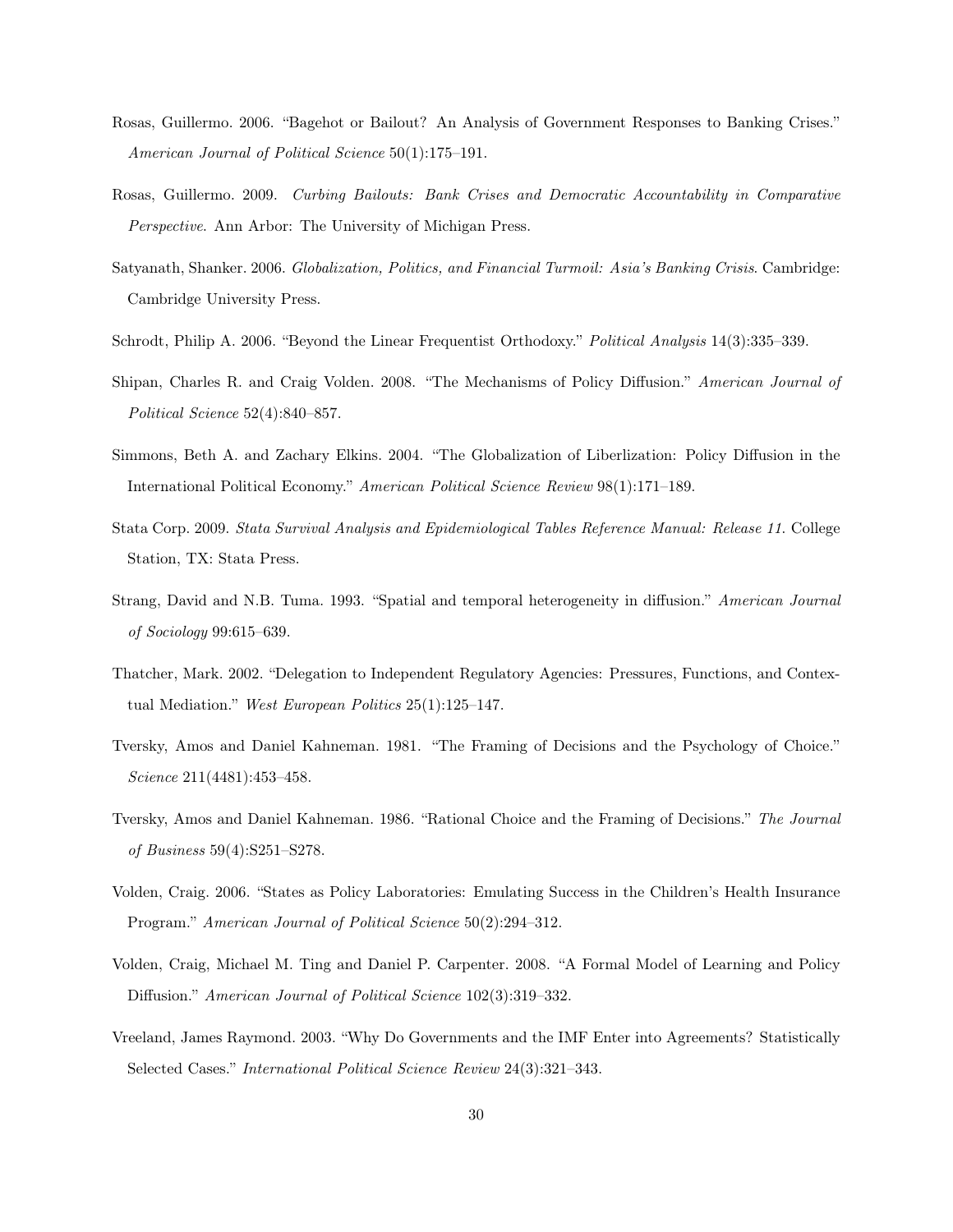- Weber, Klaus, Gerald F. Davis and Michael Lounsbury. 2009. "Policy as Myth and Ceremony? The Global Spread of Stock Exchanges, 1980 - 2005." *Academy of Management Journal* 52(6):1319–1347.
- Windmaier, Wesley W., Mark Blyth and Lenard Seabrooke. 2007. "Exogenous Shocks or Endogenous Constructions." *International Studies Quarterly* 51:747–759.

World Bank. 2011. "World Development Indicators." website.

URL: *http: // data. worldbank. org/ data-catalog/ world-development-indicators*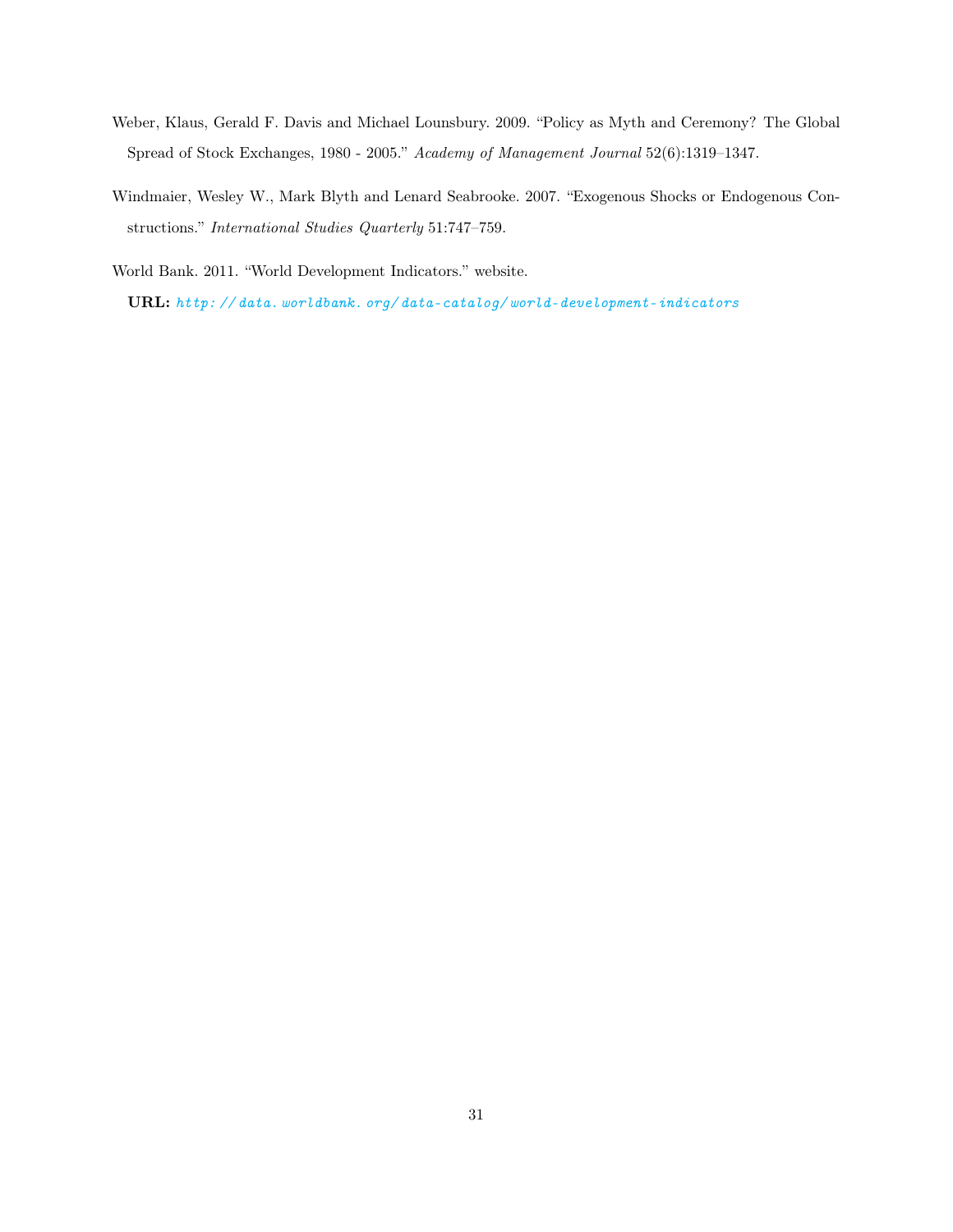## Appendix

| Variable                | Mean   | Std. Dev. | Min.     | Max.    | $\mathbf N$ |
|-------------------------|--------|-----------|----------|---------|-------------|
| <b>UDS</b>              | 0.634  | 0.912     | $-1.433$ | 2.036   | 1680        |
| New Democracy           | 0.085  | 0.278     | $\theta$ |         | 1680        |
| Crisis Dummy            | 0.202  | 0.401     | $\Omega$ | 1       | 1680        |
| DB Assets/GDP           | 60.787 | 44.696    | 1.298    | 270.442 | 1510        |
| Concentration           | 0.649  | 0.207     | 0.148    | 1       | 1148        |
| Regional Peer SE (Ind.) | 25.548 | 22.341    | $\Omega$ | 100     | 1680        |
| Regional Peer SE (MoF)  | 6.335  | 6.350     | $\Omega$ | 24.138  | 1680        |
| <b>KAOPEN</b>           | 0.454  | 1.636     | $-1.831$ | 2.5     | 1619        |
| IMF Stand-by            | 0.161  | 0.368     | $\Omega$ | 1       | 1680        |
| Bur. Quality            | 2.53   | 1.204     | $\Omega$ | 4       | 1600        |
| Socio. Risk             | 6.173  | 2.145     | 0.5      | 11      | 1600        |
| $EU$ (from 1994)        | 0.099  | 0.299     | $\Omega$ | 1       | 1680        |
| GDP/Capita              | 9.506  | 12.203    | 0.19     | 76.2    | 1609        |
| CBG Tenure              | 3.457  | 3.773     | -1       | 29      | 1551        |

Table 4: Deposit Insurance Governance Choice Analysis Summary Statistics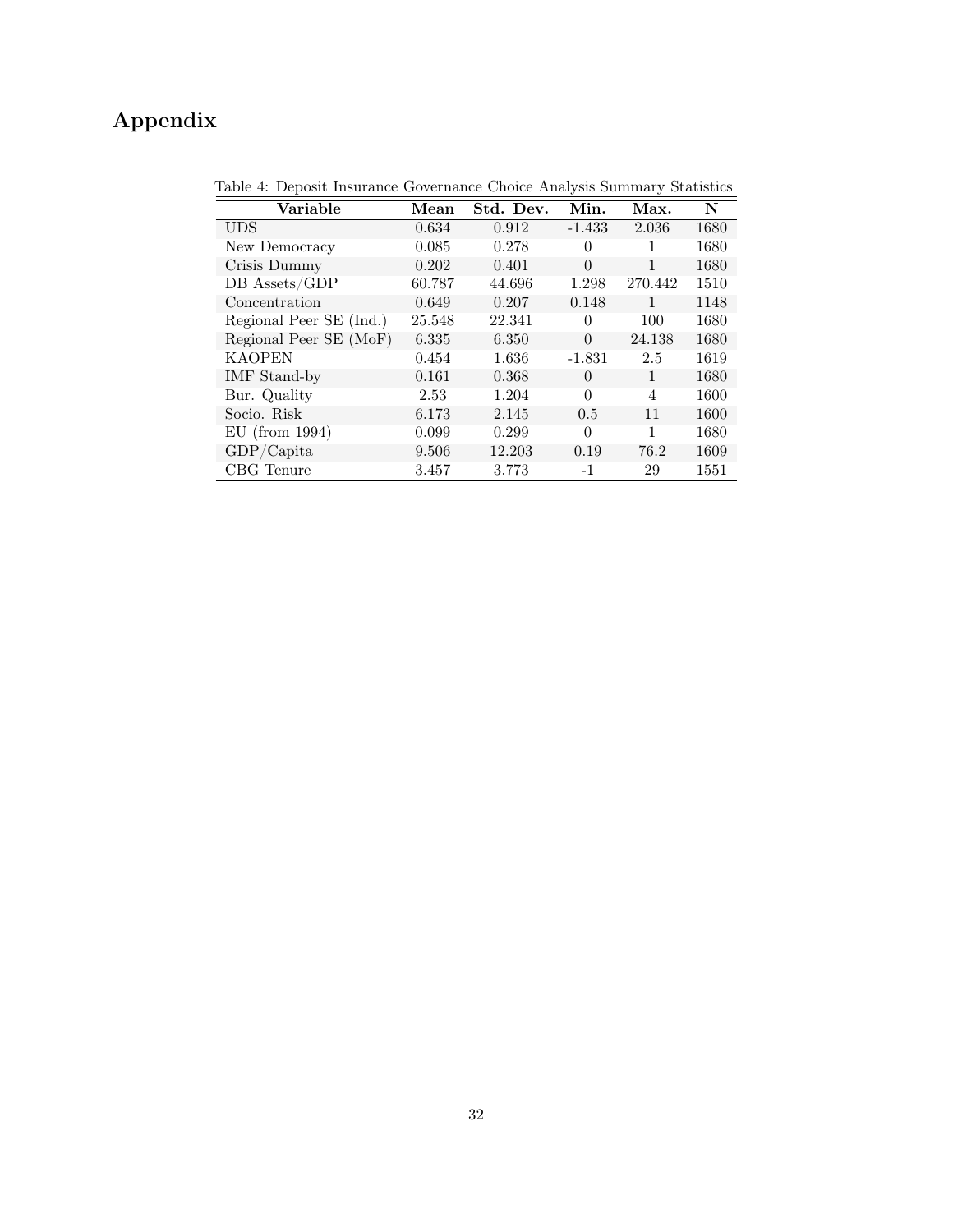| Variables         | UDS      | New Dem  | Crisis Dummy | DBA/GDP  | Conc.    | Reg. Indp. | Reg. MOF | KAOPEN   | IMF      | Bur. Qual. | Socio. Risk | eu1994  | GDP/Capita | CBG   |
|-------------------|----------|----------|--------------|----------|----------|------------|----------|----------|----------|------------|-------------|---------|------------|-------|
| <b>UDS</b>        | 1.000    |          |              |          |          |            |          |          |          |            |             |         |            |       |
|                   |          |          |              |          |          |            |          |          |          |            |             |         |            |       |
| New Dem5-0.044    | 1.000    |          |              |          |          |            |          |          |          |            |             |         |            |       |
|                   | (0.073)  |          |              |          |          |            |          |          |          |            |             |         |            |       |
| Banking crises    | $-0.122$ | 0.060    | 1.000        |          |          |            |          |          |          |            |             |         |            |       |
|                   | (0.000)  | (0.013)  |              |          |          |            |          |          |          |            |             |         |            |       |
| DB Assets/GDP     | 0.485    | $-0.171$ | $-0.069$     | 1.000    |          |            |          |          |          |            |             |         |            |       |
|                   | (0.000)  | (0.000)  | (0.007)      |          |          |            |          |          |          |            |             |         |            |       |
| Conc.             | 0.115    | $-0.013$ | $-0.044$     | 0.033    | 1.000    |            |          |          |          |            |             |         |            |       |
|                   | (0.000)  | (0.650)  | (0.135)      | (0.283)  |          |            |          |          |          |            |             |         |            |       |
| Reg. Peer Indp.   | 0.541    | $-0.118$ | $-0.137$     | 0.407    | $-0.091$ | 1.000      |          |          |          |            |             |         |            |       |
|                   | (0.000)  | (0.000)  | (0.000)      | (0.000)  | (0.002)  |            |          |          |          |            |             |         |            |       |
| Reg. Peer MoF     | 0.296    | $-0.008$ | $-0.093$     | 0.021    | $-0.141$ | 0.322      | 1.000    |          |          |            |             |         |            |       |
|                   | (0.000)  | (0.749)  | (0.000)      | (0.410)  | (0.000)  | (0.000)    |          |          |          |            |             |         |            |       |
| KAOPEN            | 0.575    | $-0.156$ | $-0.179$     | 0.553    | $-0.042$ | 0.548      | 0.272    | 1.000    |          |            |             |         |            |       |
|                   | (0.000)  | (0.000)  | (0.000)      | (0.000)  | (0.163)  | (0.000)    | (0.000)  |          |          |            |             |         |            |       |
| IMF Stand-by      | $-0.158$ | 0.117    | 0.118        | $-0.286$ | $-0.040$ | $-0.174$   | 0.081    | $-0.214$ | 1.000    |            |             |         |            |       |
|                   | (0.000)  | (0.000)  | (0.000)      | (0.000)  | (0.173)  | (0.000)    | (0.001)  | (0.000)  |          |            |             |         |            |       |
| Bur. Qual.        | 0.644    | $-0.188$ | $-0.045$     | 0.616    | 0.136    | 0.461      | $-0.033$ | 0.472    | $-0.254$ | 1.000      |             |         |            |       |
|                   | (0.000)  | (0.000)  | (0.072)      | (0.000)  | (0.000)  | (0.000)    | (0.187)  | (0.000)  | (0.000)  |            |             |         |            |       |
| Socio. Econ. Risk | 0.476    | $-0.155$ | $-0.171$     | 0.614    | 0.138    | 0.436      | $-0.003$ | 0.486    | $-0.234$ | 0.651      | 1.000       |         |            |       |
|                   | (0.000)  | (0.000)  | (0.000)      | (0.000)  | (0.000)  | (0.000)    | (0.902)  | (0.000)  | (0.000)  | (0.000)    |             |         |            |       |
| EU1994            | 0.287    | $-0.044$ | $-0.073$     | 0.202    | 0.064    | 0.397      | 0.134    | 0.277    | $-0.070$ | 0.216      | 0.202       | 1.000   |            |       |
|                   | (0.000)  | (0.073)  | (0.003)      | (0.000)  | (0.031)  | (0.000)    | (0.000)  | (0.000)  | (0.004)  | (0.000)    | (0.000)     |         |            |       |
| GDP/Capita        | 0.693    | $-0.190$ | $-0.122$     | 0.708    | 0.144    | 0.644      | 0.100    | 0.609    | $-0.273$ | 0.702      | 0.642       | 0.292   | 1.000      |       |
|                   | (0.000)  | (0.000)  | (0.000)      | (0.000)  | (0.000)  | (0.000)    | (0.000)  | (0.000)  | (0.000)  | (0.000)    | (0.000)     | (0.000) |            |       |
| CBG Tenure        | 0.102    | $-0.105$ | $-0.100$     | 0.018    | 0.006    | 0.116      | $-0.040$ | 0.062    | $-0.084$ | 0.134      | 0.156       | 0.075   | 0.162      | 1.000 |
|                   | (0.000)  | (0.000)  | (0.000)      | (0.495)  | (0.838)  | (0.000)    | (0.113)  | (0.015)  | (0.001)  | (0.000)    | (0.000)     | (0.003) | (0.000)    |       |

Table 5: Correlation Table For Variables Used in the Deposit Insurance Fine and Gray EHAs